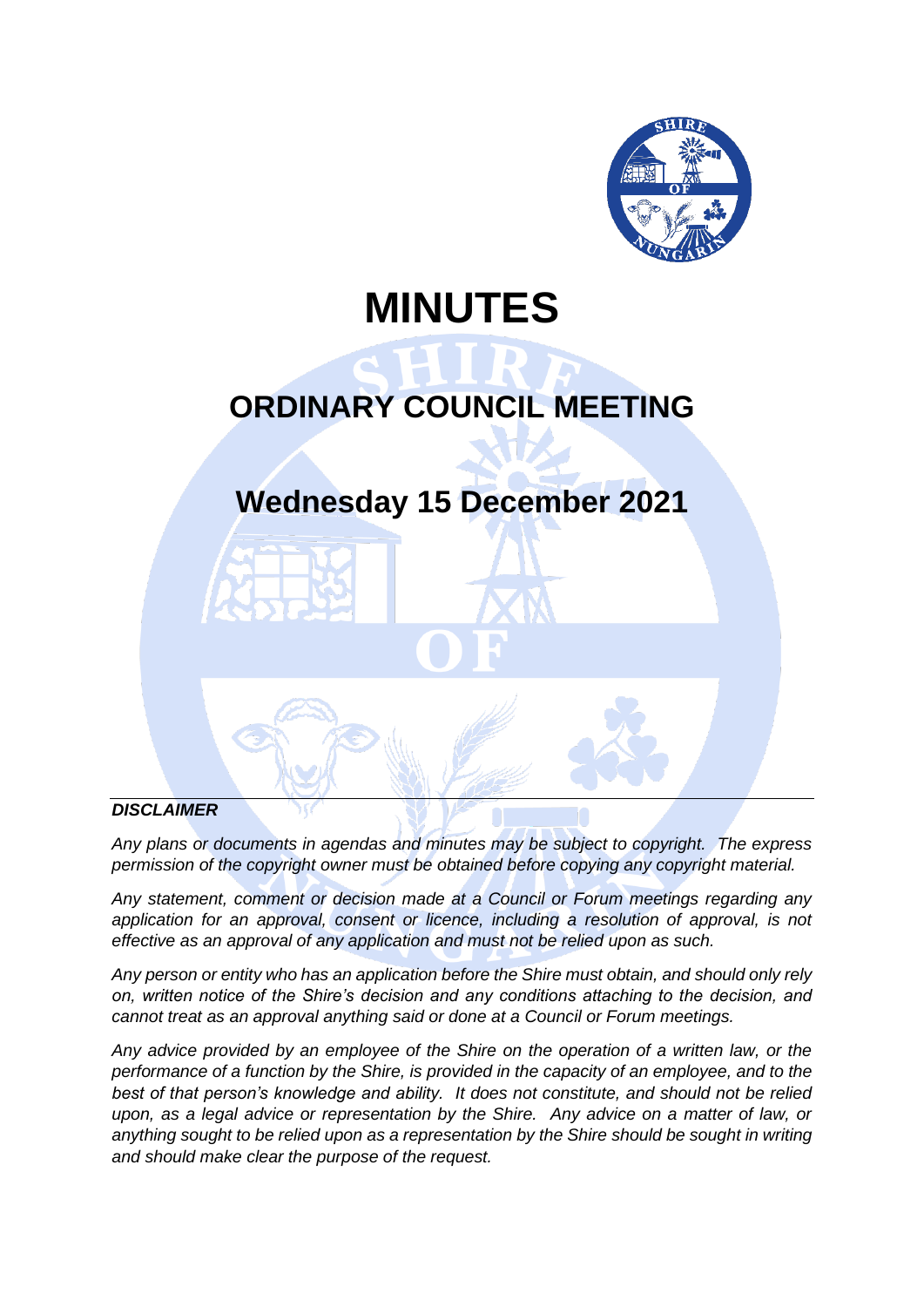## **TABLE OF CONTENTS**

| 1.               |      |                                                                                     |  |
|------------------|------|-------------------------------------------------------------------------------------|--|
| 2.               |      |                                                                                     |  |
|                  | 2.1  |                                                                                     |  |
|                  | 2.2  |                                                                                     |  |
|                  | 2.3  |                                                                                     |  |
|                  |      |                                                                                     |  |
|                  | 3.1  |                                                                                     |  |
|                  | 3.2  |                                                                                     |  |
|                  |      |                                                                                     |  |
|                  | 4.1  | RESPONSE TO PREVIOUS PUBLIC QUESTIONS TAKEN ON NOTICE  4                            |  |
|                  | 4.2  |                                                                                     |  |
|                  |      |                                                                                     |  |
|                  | 5.1  |                                                                                     |  |
|                  | 5.2  | DISCLOSURES OF INTEREST THAT MAY CAUSE A CONFLICT 4                                 |  |
| 6.               |      | ANNOUNCEMENT BY THE PRESIDING MEMBER (WITHOUT DISCUSSION)  4                        |  |
| $\overline{7}$ . |      | PREVIOUS COUNCIL MEETING MINUTES <b>AND ALL AND CONSTRUCTED</b> 4                   |  |
|                  | 7.1  |                                                                                     |  |
| 8.               |      |                                                                                     |  |
|                  | 8.1  |                                                                                     |  |
|                  | 8.2  | ANNUAL REVIEW OF THE DELEGATION OF AUTHORITY REGISTER 8                             |  |
|                  |      |                                                                                     |  |
|                  | 8.3  | ANNUAL FINANCIAL REPORT AND AUDIT REPORT FOR 2020/21  19                            |  |
|                  | 8.4  | LISTING OF PAYMENTS FOR THE MONTH OF NOVEMBER 2021  24                              |  |
|                  | 8.5  | MONTHLY STATEMENT OF FINANCIAL ACTIVITY FOR THE PERIOD                              |  |
| 9.               |      | DELEGATES REPORTS 29                                                                |  |
|                  |      | 9.1 Cr O'Connell (APPENDIX 9.1A) <b>Manual Manual Procession Connect Apple 12</b> 9 |  |
| 10 <sub>1</sub>  |      |                                                                                     |  |
| 11.              |      |                                                                                     |  |
|                  | 11.1 |                                                                                     |  |
|                  | 11.2 | <b>CONFIDENTIAL ITEM: AUSTRALIA DAY COUNCIL OF WA CITIZEN OF THE</b>                |  |
| 12.              |      |                                                                                     |  |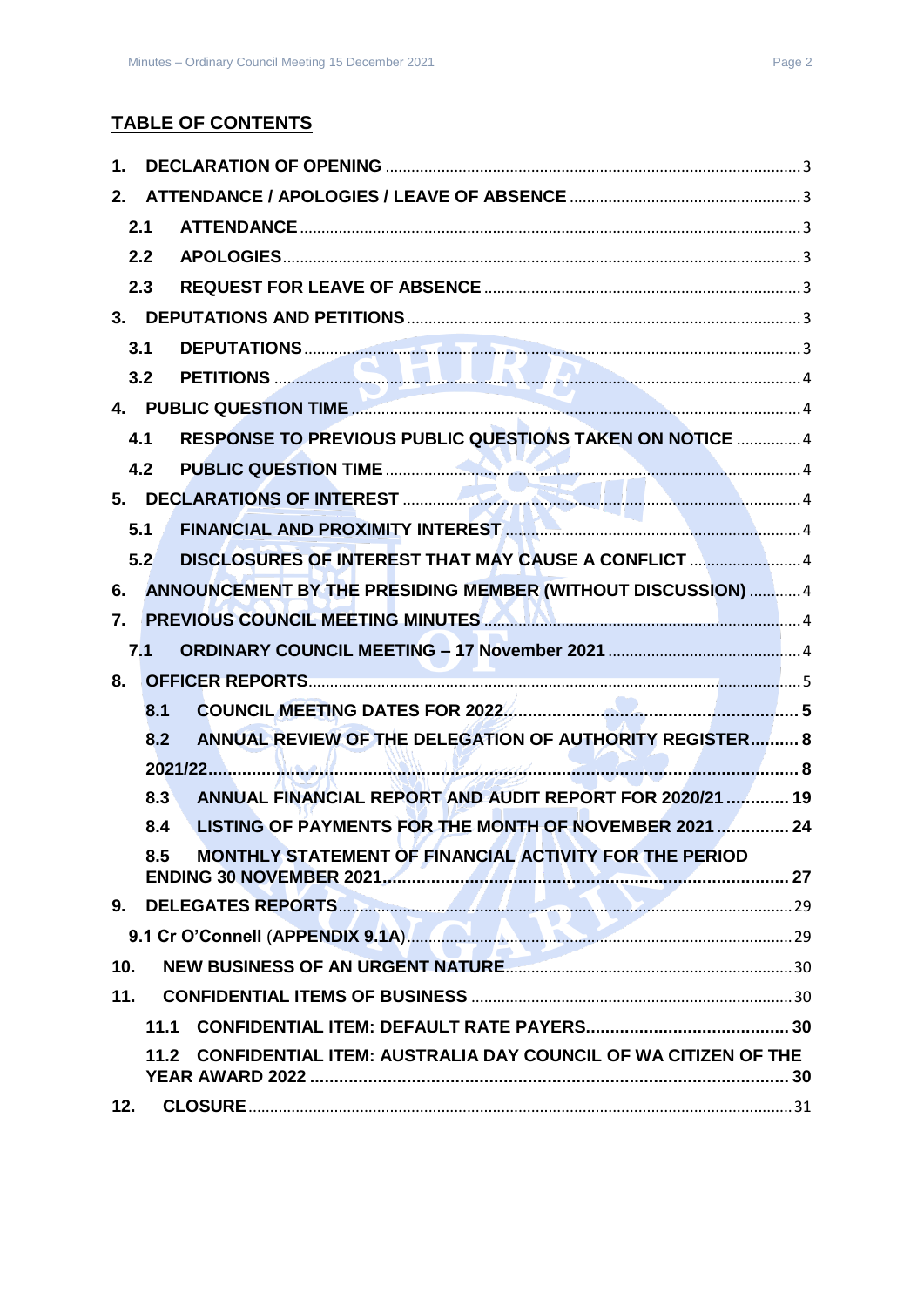# **AGENDA**

### <span id="page-2-0"></span>**1. DECLARATION OF OPENING**

The Presiding Member declared the meeting open at 3:00pm.

#### *Affirmation of Civic Duty and Responsibility as Read*

*I make this Affirmation in good faith on behalf of Councillors and Officers of the Shire of Nungarin. We collectively declare we will duly, faithfully, honestly and with integrity fulfil the duties of our respective office and positions for all the people in the district according to the best of our judgment and ability.*

Acknowledgement of Traditional Custodians

We wish to acknowledge the Traditional Custodians of the land we are meeting on, the Njaki Njaki Nyoongar people, and recognise the contribution of Elders past, present and future.

## <span id="page-2-2"></span><span id="page-2-1"></span>**2. ATTENDANCE / APOLOGIES / LEAVE OF ABSENCE**

## **2.1 ATTENDANCE**

**Councillors** Shire President Cr P de Lacy Deputy Shire President Cr G Coumbe Elected Member Cr RE O'Connell Elected Member Cr J Davis Elected Member Cr W Lee Elected Member Cr M Caughey

## **Council Officers**

Chief Executive Officer Mr L Long

**Observers / Visitors**

## <span id="page-2-3"></span>**2.2 APOLOGIES**

Elected Member **Cr K Dayman** Manager Works & Services Mr C Large

<span id="page-2-4"></span>**2.3 REQUEST FOR LEAVE OF ABSENCE** Nil

## <span id="page-2-6"></span><span id="page-2-5"></span>**3. DEPUTATIONS AND PETITIONS**

**3.1 DEPUTATIONS** Nil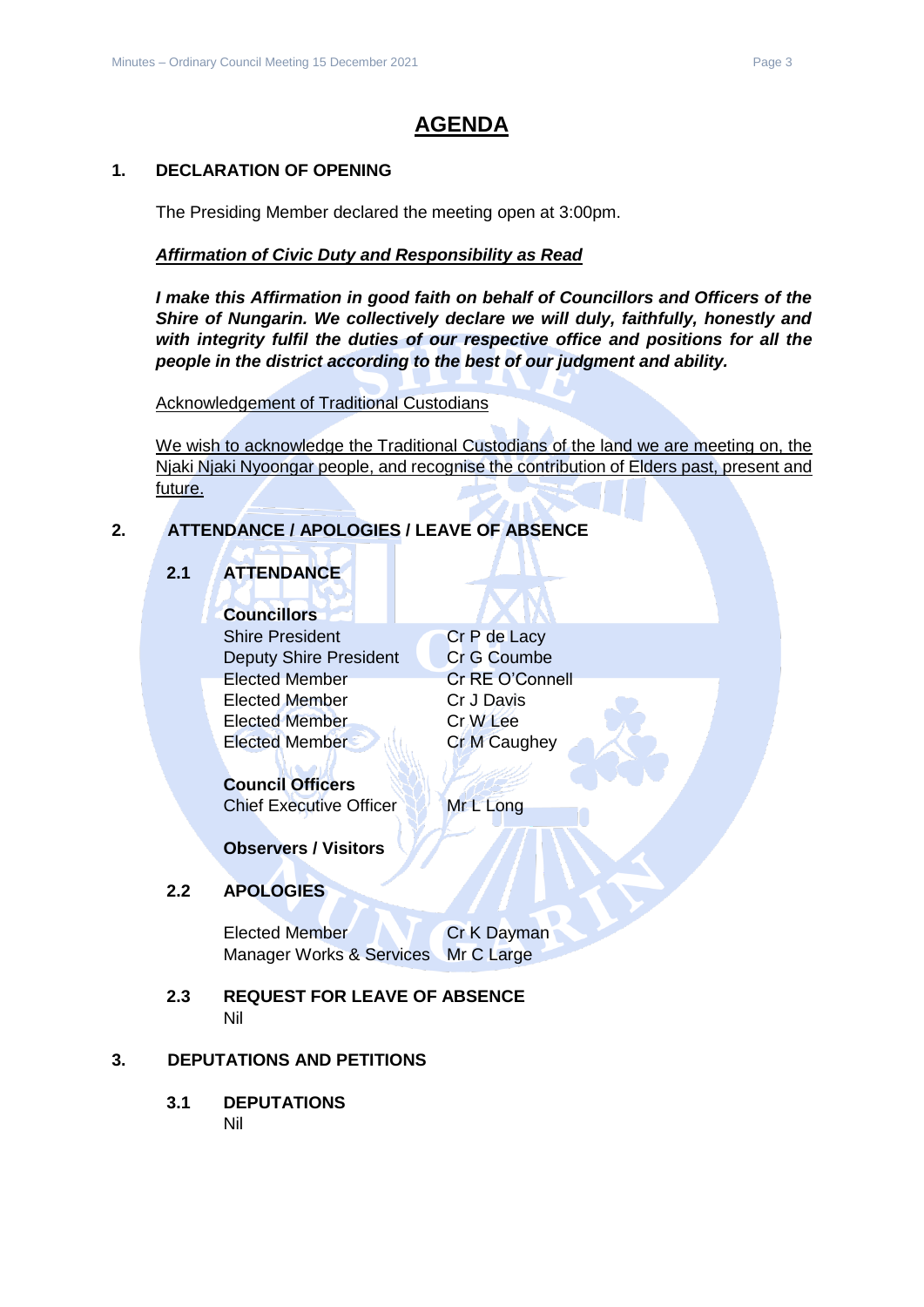#### <span id="page-3-0"></span>**3.2 PETITIONS** Nil

#### <span id="page-3-2"></span><span id="page-3-1"></span>**4. PUBLIC QUESTION TIME**

- **4.1 RESPONSE TO PREVIOUS PUBLIC QUESTIONS TAKEN ON NOTICE** Nil
- <span id="page-3-3"></span>**4.2 PUBLIC QUESTION TIME** Nil

#### <span id="page-3-5"></span><span id="page-3-4"></span>**5. DECLARATIONS OF INTEREST**

#### **5.1 FINANCIAL AND PROXIMITY INTEREST**

- <span id="page-3-6"></span>**5.2 DISCLOSURES OF INTEREST THAT MAY CAUSE A CONFLICT**
	- Cr Coumbe declared disclosure of Interest Affecting Impartiality Being the nominator of one of the nominees for the Adult Australian Citizenship Award. (Cr Coumbe left the Chambers)

- Cr O'Connell declared disclosure of Interest Affecting Impartiality – Being a close friend to one of the nominees and work colleague of the other nominees for the Adult Australian Citizenship Award.

#### <span id="page-3-7"></span>**6. ANNOUNCEMENT BY THE PRESIDING MEMBER (WITHOUT DISCUSSION)**

#### <span id="page-3-9"></span><span id="page-3-8"></span>**7. PREVIOUS COUNCIL MEETING MINUTES**

**7.1 ORDINARY COUNCIL MEETING – 17 November 2021**

**COUNCIL RESOLUTION 6783/12/21:**

**That the Minutes of the Ordinary Council Meeting held on 17 November 2021 be confirmed as being a true and accurate record.**

**Moved: Cr J Davis Seconded: Cr W Lee**

**CARRIED 6/0**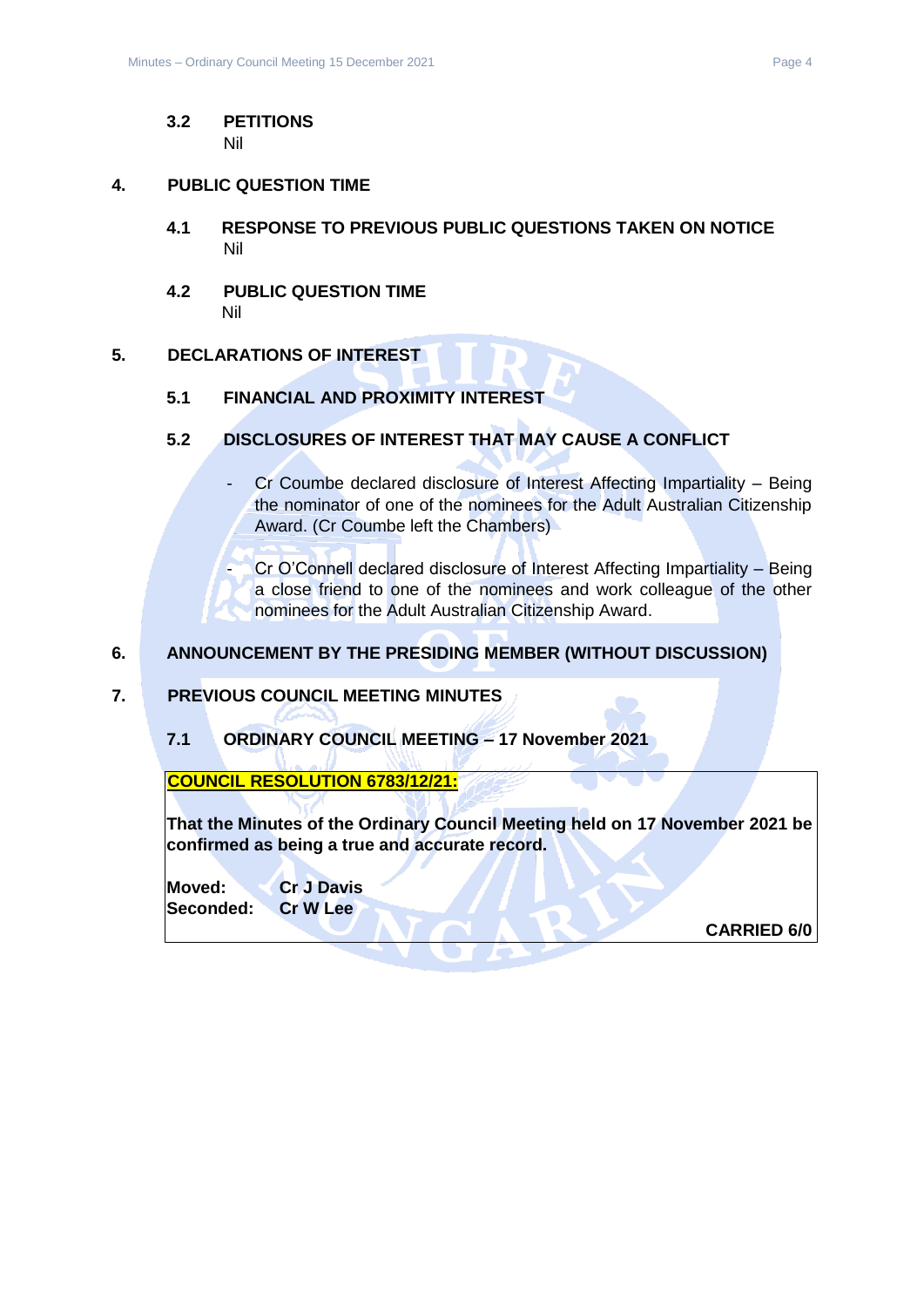#### <span id="page-4-0"></span>**8. OFFICER REPORTS**

<span id="page-4-1"></span>

| <b>COUNCIL MEETING DATES FOR 2022</b><br>8.1 |                                            |
|----------------------------------------------|--------------------------------------------|
| File Ref:                                    | 41001                                      |
| <b>Previous Item Ref:</b>                    | Council Resolution 6664 - 17 February 2021 |
| <b>Applicant:</b>                            | Nil                                        |
| <b>Author and Title:</b>                     | Leonard Long, Chief Executive Officer      |
| <b>Declaration of Interest:</b>              | Nil                                        |
| <b>Voting Requirements</b>                   | Simple Majority                            |
| <b>Appendix Number:</b>                      | Nil                                        |

#### **COUNCIL RESOLUTION 6784/12/21:**

**That Council Resolves to:**

- **1. Approve the 2022 Ordinary Council Meetings to be held on the third Wednesday of every month with the exception of the December meeting, and commencing at 3pm to be held in the Council Chambers.**
	- **16 February 2022**
	- **16 March 2022**
	- **20 April 2022**
	- **18 May 2022**
	- **15 June 2022**
	- **20 July 2022**
	- **17 August 2022**
	- **21 September 2022**
	- **19 October 2021**
	- **16 November 2022**
	- **14 December 2022**
- **2. Requests the Chief Executive Officer to advertise the above dates accordingly.**

**Moved: Cr M Caughey**

**Seconded: Cr RE O'Connell**

**CARRIED 6/0**

#### **IN BRIEF**

Council is requested to consider the recommended dates for the Ordinary Council Meetings to be held in 2022.

#### **BACKGROUND**

Ordinary Council Meetings have traditionally been held on the third Wednesday of the month, with the exception of the December meeting which is proposed to be held on second Wednesday.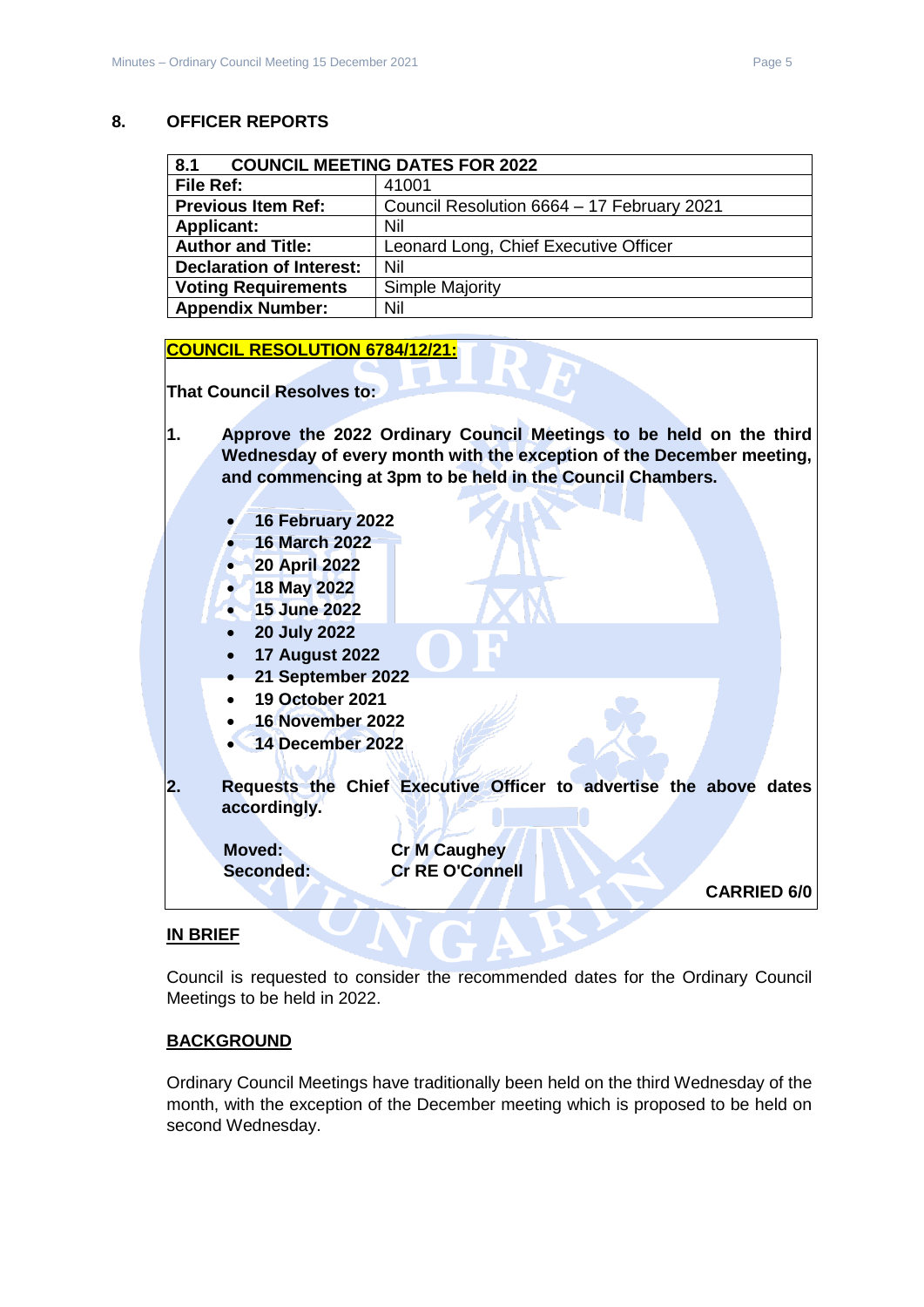### **REPORT DETAIL**

Councils are generally required to meet on a monthly basis to consider matters that have not been delegated to the Chief Executive Officer.

#### **SHIRE OF NUNGARIN COMMUNITY STRATEGIC PLAN 2023**

| Focus Area        | Civic Leadership                                                                          |
|-------------------|-------------------------------------------------------------------------------------------|
| <b>Aspiration</b> | A strong local democracy with an actively engaged community and<br>effective partnership. |
| Objective         | A Shire that prospers through partnerships and good governance.                           |

## **OTHER STRATEGIC LINKS**

Nil

### **STATUTORY ENVIRONMENT**

- *Local Government Act 1995* s.5.25 Regulations about council and committee meetings and committees
- *Local Government (Administration) Regulations 1996* r.12 Publication of meeting details

## **SUSTAINABILITY AND RISK CONSIDERATIONS**

#### **Economic – (Impact on the Economy of the Shire and Region)**

The timeous consideration of Council matters may have a positive impact on the local economy.

# **Social – (Quality of life to community and / or affected land owners)**

Nil

## **Policy Implications**

Nil

#### **Risk Management Implications**

| <b>Risk Level</b> | <b>Comment</b>                                                        |
|-------------------|-----------------------------------------------------------------------|
| Medium            | For the Shire to operate efficiently it is important to set dates for |
|                   | <b>Ordinary Council Meetings.</b>                                     |

**TENDENT** 

#### **CONSULTATION**

Nil

#### **RESOURCE IMPLICATIONS**

**Financial** Nil

**Workforce** Nil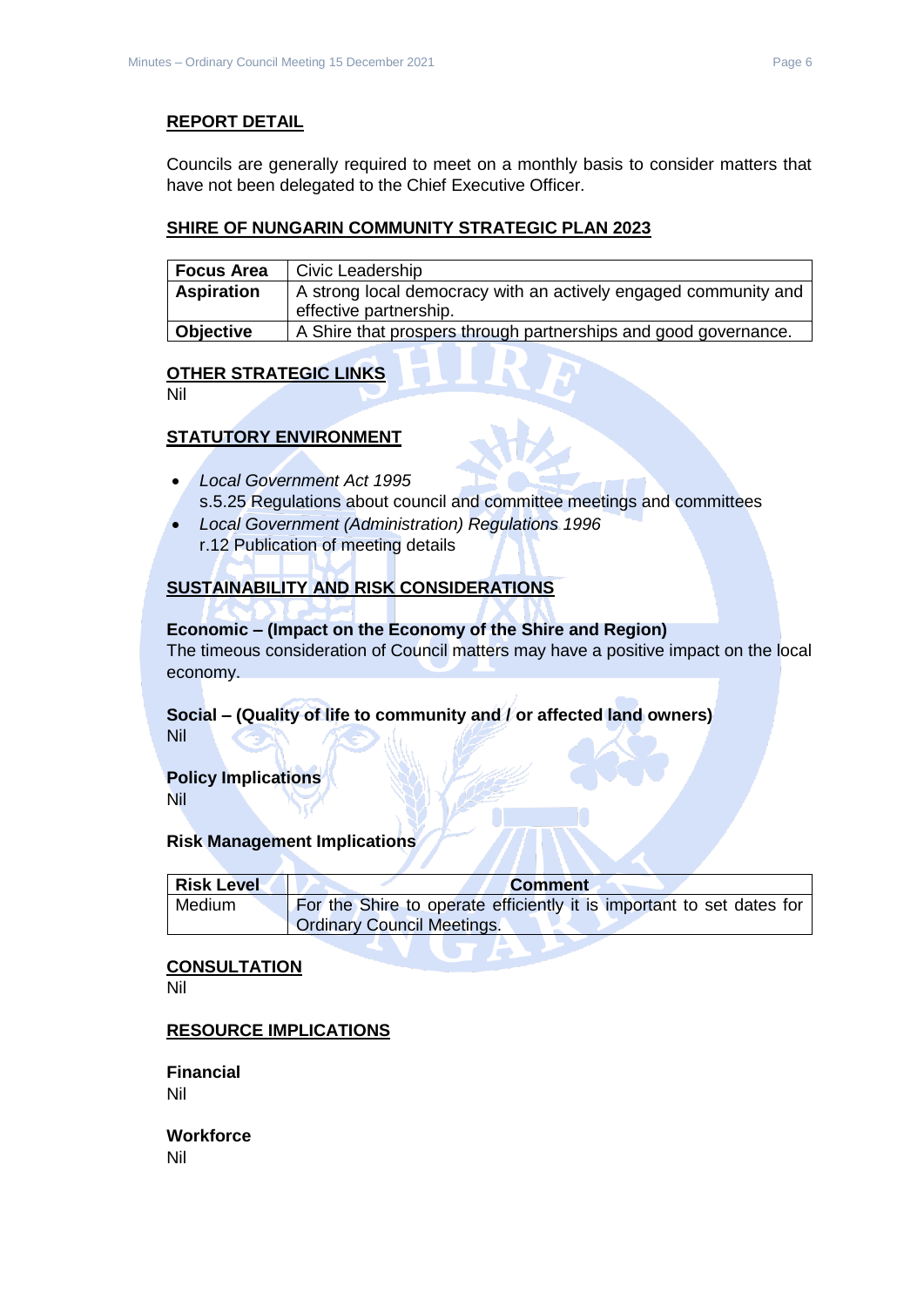## **CONCLUSION**

It is important for the community as well as Councillors and staff to know when Ordinary Council Meetings are to be held. This will ensure matters requiring Council approval can be dealt with timeously.

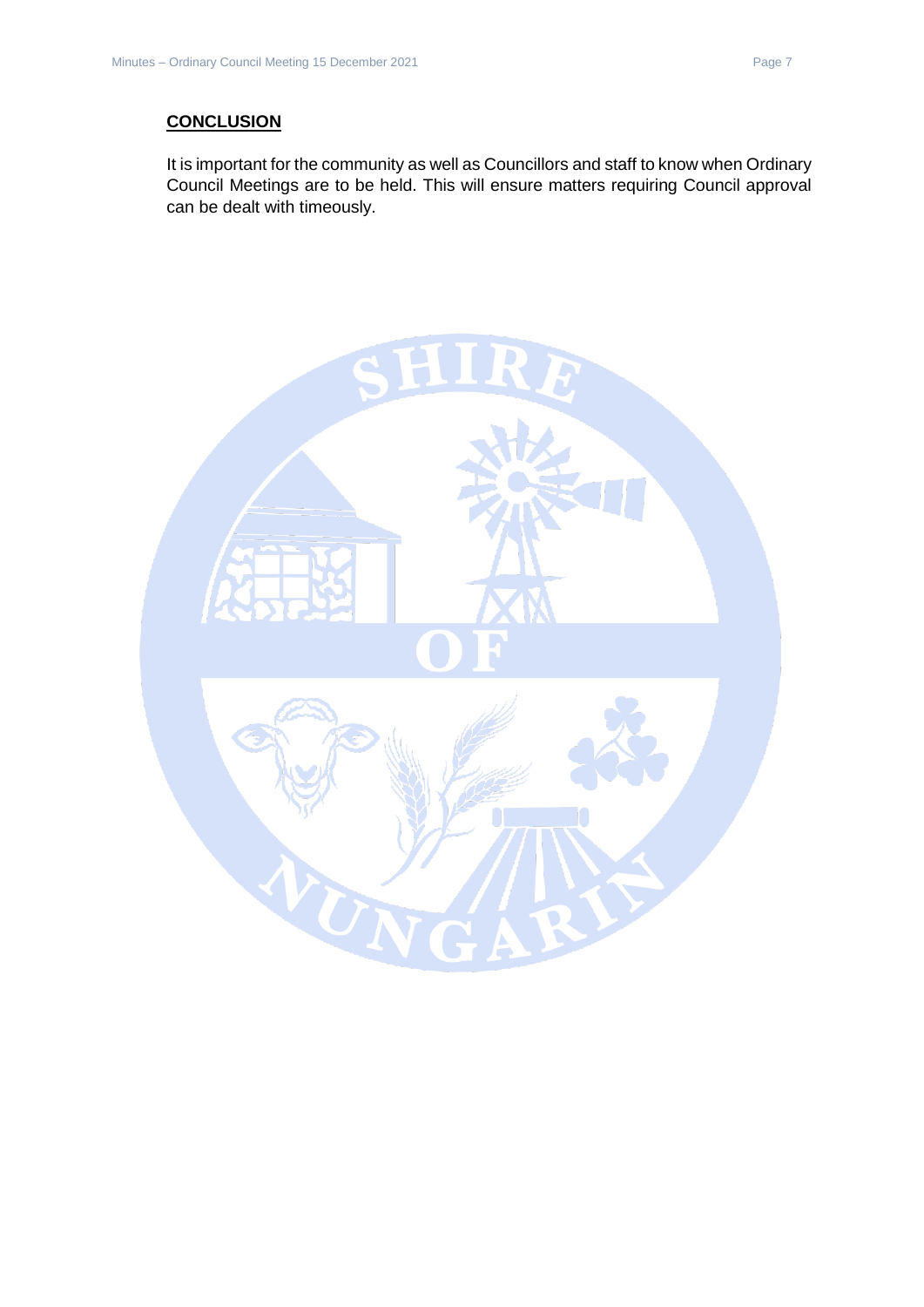<span id="page-7-1"></span><span id="page-7-0"></span>

| 8.2<br>ANNUAL REVIEW OF THE DELEGATION OF AUTHORITY REGISTER<br>2021/22 |                                               |
|-------------------------------------------------------------------------|-----------------------------------------------|
| File Ref:                                                               | 41076                                         |
| <b>Previous Items:</b>                                                  | Council Resolution 6649 & 6650 of 16 December |
| <b>Applicant:</b>                                                       | Nil                                           |
| <b>Author and Title:</b>                                                | Leonard Long, Chief Executive Officer         |
| <b>Declaration of Interest:</b>                                         | Nil                                           |
| <b>Voting Requirements:</b>                                             | <b>Absolute Majority</b>                      |
| <b>Appendix Number</b>                                                  | Appendix 8.2(A)                               |

### **COUNCIL RESOLUTION 6785/12/21:**

**That Council Resolves to:**

**1. As Delegator, accept the annual statutory review of the Delegations of Authority Register for the 2021/22 financial year, in accordance with sections 5.18 and 5.46 of the Local Government Act 1995, section 47(2) of the Cat Act 2011 and section 10AB of the Dog Act 1976.**

**Moved: Cr J Davis Seconded: Cr G Coumbe**

### **CARRIED BY ABSOLUTE MAJORITY 6/0**

#### **IN BRIEF**

- Each year Council must review the Shire of Nungarin Delegation of Authority Register.
- This year a major review of the delegations has been undertaken to ensure the delegation register is up to date and references the correct legislation.

## **BACKGROUND**

The *Local Government Act 1995* requires local governments to review their delegation of powers and authority to the Chief Executive Officer at least once in every twelve months, and for the Chief Executive Officer to review their delegation of authority within the same review period. The last review of the Delegation of Authority Register was endorsed at the Ordinary Council Meeting held in December 2020. The aim and purpose of delegated authority is to assist with the efficiency of the local government activities by way of quicker decisions.

Under the Local Government Act 1995 and other legislation, Council may delegate its functions, duties and powers to the Chief Executive Officer to assist with efficient and timely decision making. The Chief Executive Officer may then sub delegate functions, duties and powers to other staff and sub-delegated functions are also reviewed annually as a separate process. Delegations are a proven effective organisational tool that enhances productivity and support effective customer service and timely decision making.

#### **REPORT DETAIL**

A comprehensive review of the Delegation of Authority Register has been done and the following has been amended: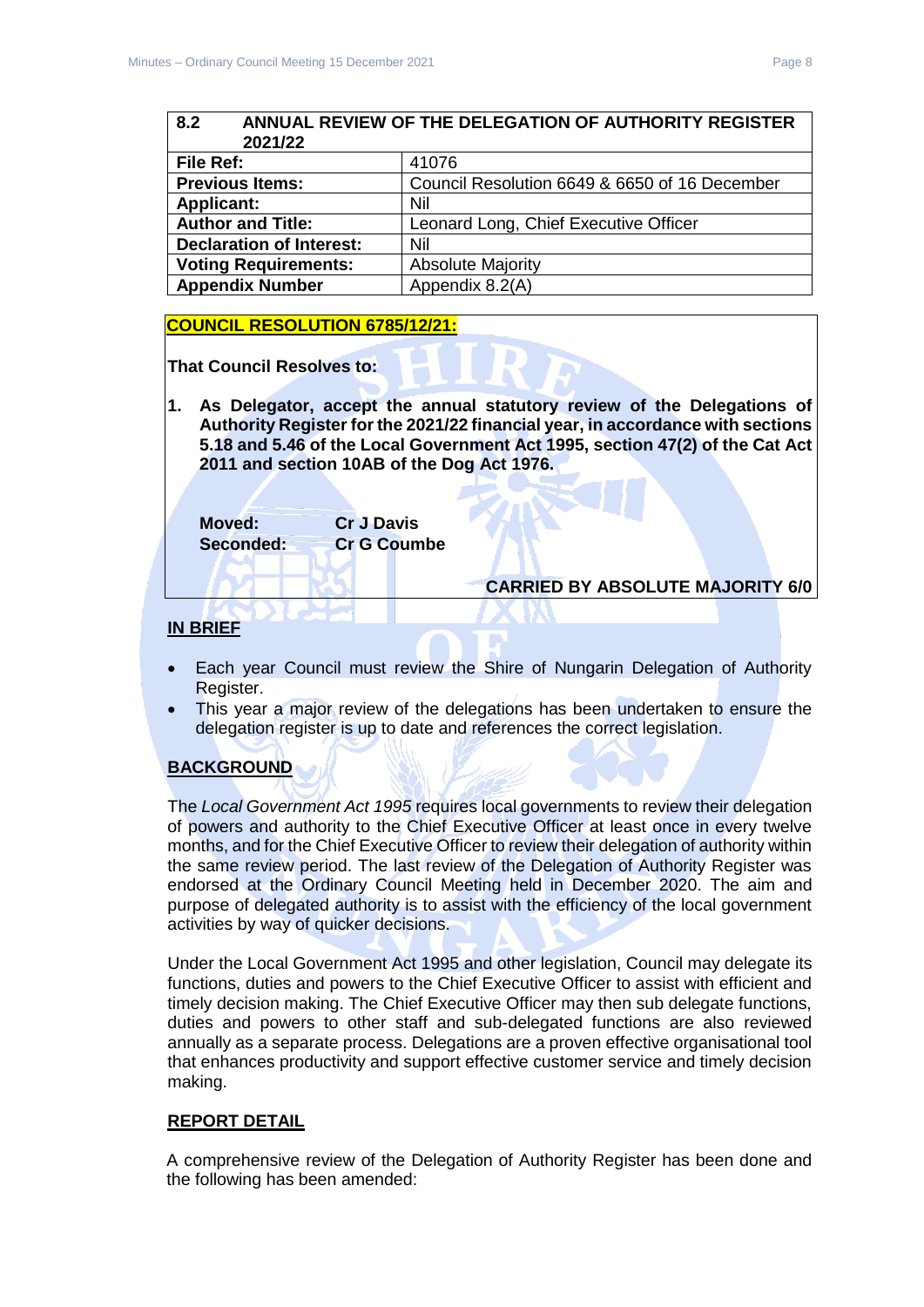| <b>Audit and Risk Committee</b>               | <b>New</b>                                                              |
|-----------------------------------------------|-------------------------------------------------------------------------|
|                                               | Authority to meet with the Shire's Auditor at<br>1.                     |
|                                               | least once every year on behalf of the Council                          |
|                                               | [s.7.12A(2)].                                                           |
|                                               | 2. Authority to examine the report of the Auditor                       |
|                                               | and determine matters that require action to be                         |
|                                               | taken by the Shire of Nungarin; and ensure that                         |
|                                               | appropriate action is taken in respect to those                         |
|                                               | matters [s.7.12A(3)].                                                   |
|                                               | Authority to review and endorse the Shire of<br>3.                      |
|                                               | Nungarin's report on any actions taken in                               |
|                                               | response to an Auditor's report, prior to it being                      |
|                                               | forwarded to the Minister [s.7.12A(4)].                                 |
| <b>Building Act 2011</b>                      |                                                                         |
| Uncertified Application to                    | <b>Existing</b>                                                         |
| be considered by Building                     | Delegation has been separated for ease of reference                     |
| Surveyor                                      | and reformatted.                                                        |
| <b>Building Permits</b>                       | <b>Existing</b>                                                         |
|                                               | Delegation has been separated for ease of reference                     |
| <b>Demolition Permit</b>                      | and reformatted.<br><b>Existing</b>                                     |
|                                               | Delegation has been separated for ease of reference                     |
|                                               | and reformatted.                                                        |
| Occupancy Permits<br>or                       | <b>Existing</b>                                                         |
| <b>Building</b><br>Approval                   | Delegation has been separated for ease of reference                     |
| <b>Certificates</b>                           | and reformatted.                                                        |
| Designate Employees as                        | <b>Existing</b>                                                         |
| <b>Authorised Persons</b>                     | Delegation has been separated for ease of reference                     |
|                                               | and reformatted.                                                        |
| <b>Building Orders</b>                        | <b>Existing</b>                                                         |
|                                               | Delegation has been separated for ease of reference                     |
|                                               | and reformatted.                                                        |
| Inspections & copies of                       | <b>Existing</b>                                                         |
| <b>Building Records</b>                       | Delegation has been separated for ease of reference<br>and reformatted. |
| <b>Referrals</b><br>8 <sub>k</sub><br>Issuing | <b>Existing</b>                                                         |
| <b>Certificates</b>                           | Delegation has been separated for ease of reference                     |
|                                               | and reformatted.                                                        |
| Private<br>Pool<br><b>Barrier</b>             | <b>Existing</b>                                                         |
| Alternative & Performance                     | Delegation reformatted and tidied to reflect correct                    |
| Solutions                                     | sections of legislation where applicable.                               |
| Alarms<br>Smoke                               | <b>Existing</b>                                                         |
| <b>Alternative Solution</b>                   | Delegation reformatted and tidied to reflect correct                    |
|                                               | sections of legislation where applicable.                               |
| Appointment of Approved                       | <b>Existing</b>                                                         |
| &<br><b>Officers</b><br>Authorised            | Delegation reformatted and tidied to reflect correct                    |
| <b>Officers</b>                               | sections of legislation where applicable.                               |
| <b>Bush Fires Act 1954</b>                    |                                                                         |
| Make<br><b>FES</b><br>request<br>to           | <b>New</b>                                                              |
| Commissioner - Control of                     | Authority to request on behalf of the Shire of Nungarin                 |
| Fire                                          | that the FES Commissioner authorise the Bush Fire                       |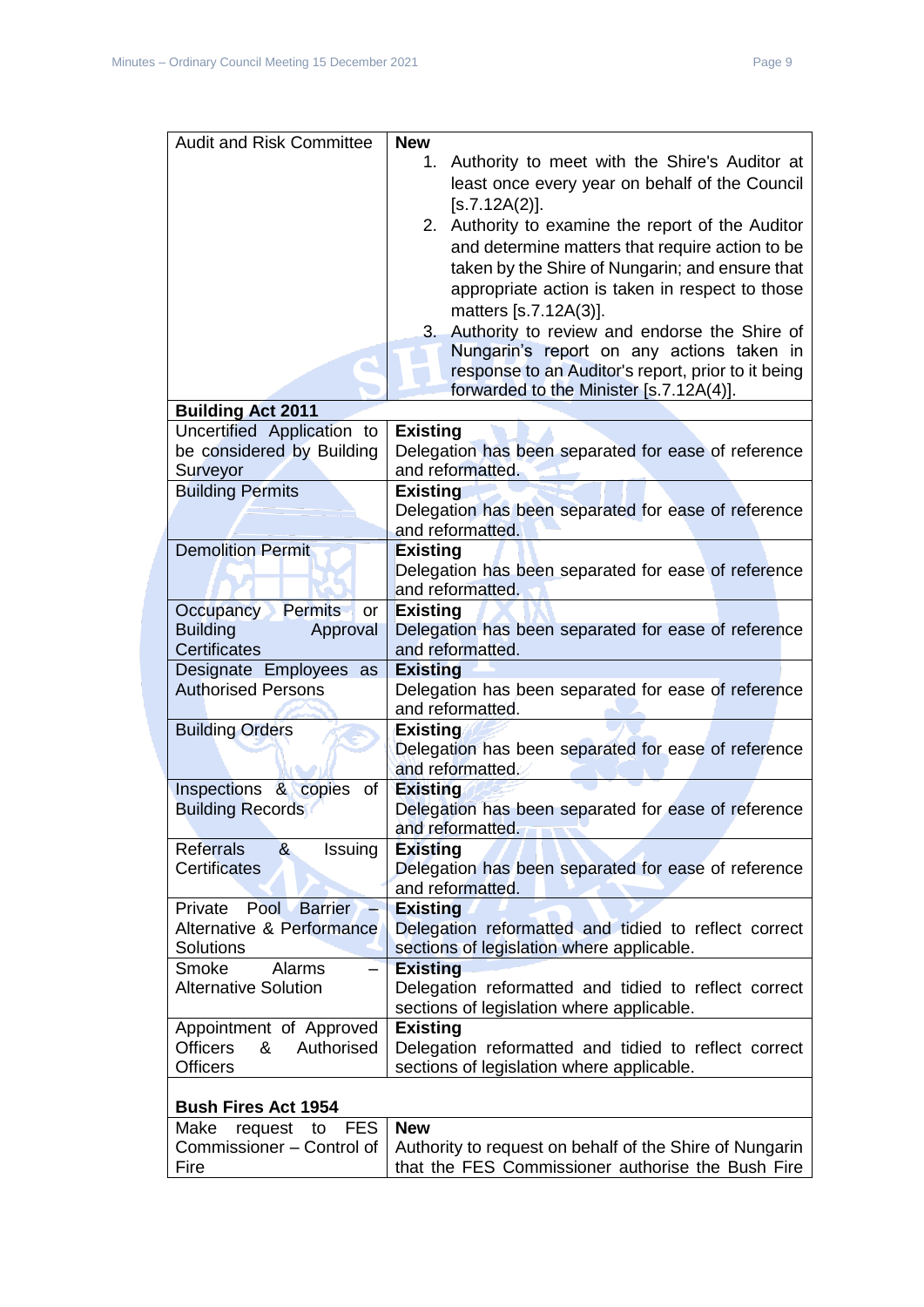|                                                                                         | Liaison Officer or another person to take control of fire<br>operations [s.13(4)]. Subject to liaison with the CBFCO<br>and Shire President. |  |
|-----------------------------------------------------------------------------------------|----------------------------------------------------------------------------------------------------------------------------------------------|--|
| Prohibited Burning Times-<br>Vary                                                       | <b>Existing</b><br>Delegation has been separated for ease of reference<br>and reformatted.                                                   |  |
| Prohibited Burning Times-<br><b>Control Activities</b>                                  | <b>Existing</b><br>Delegation has been separated for ease of reference<br>and reformatted.                                                   |  |
| Restricted Burning Times-<br>Vary & Control Activities                                  | <b>Existing</b><br>Delegation has been separated for ease of reference<br>and reformatted.                                                   |  |
| Control of operations likely<br><b>Bush</b><br><b>Fire</b><br>Create<br>to<br>Danger    | <b>Existing</b><br>Delegation has been separated for ease of reference<br>and reformatted.                                                   |  |
| Burning Garden Refuse /<br><b>Open Air Fires</b>                                        | <b>Existing</b><br>Delegation has been separated for ease of reference<br>and reformatted.                                                   |  |
| <b>Firebreaks</b>                                                                       | <b>Existing</b><br>Delegation has been separated for ease of reference<br>and reformatted.                                                   |  |
| <b>Appoint Bush Fire Control</b><br><b>Officer/s and Fire Weather</b><br><b>Officer</b> | <b>Existing</b><br>Delegation has been separated for ease of reference<br>and reformatted.                                                   |  |
| Control<br>and<br>Extinguishment of Bush<br><b>Fires</b>                                | <b>Existing</b><br>Delegation has been separated for ease of reference<br>and reformatted.                                                   |  |
| Apply for Declaration as an<br><b>Approved Area</b>                                     | <b>Existing</b><br>Delegation has been separated for ease of reference<br>and reformatted.                                                   |  |
| <b>Prosecution of Offences</b>                                                          | <b>Existing</b><br>Delegation reformatted and tidied to reflect correct<br>sections of legislation where applicable.                         |  |
| <b>Cat Act 2011</b>                                                                     |                                                                                                                                              |  |
| <b>Cat Registration</b>                                                                 | <b>Existing</b><br>Delegation reformatted and tidied to reflect correct<br>sections of legislation where applicable.                         |  |
| <b>Cat Control Notices</b>                                                              | <b>Existing</b><br>Delegation has been separated for ease of reference<br>and reformatted.                                                   |  |
| of<br><b>Costs</b><br>Recovery<br><b>Destruction of Cats</b>                            | <b>Existing</b><br>Delegation has been separated for ease of reference<br>and reformatted.                                                   |  |
| Dog Act 1976                                                                            |                                                                                                                                              |  |
| <b>Registration of Dogs</b>                                                             | <b>Existing</b><br>Delegation reformatted and tidied to reflect correct<br>sections of legislation where applicable.                         |  |
| Refuse<br>Cancel<br>or<br>Registration                                                  | <b>Existing</b><br>Delegation has been separated for ease of reference<br>and reformatted.                                                   |  |
| Kennel Establishment                                                                    | <b>Existing</b><br>Delegation has been separated for ease of reference<br>and reformatted.                                                   |  |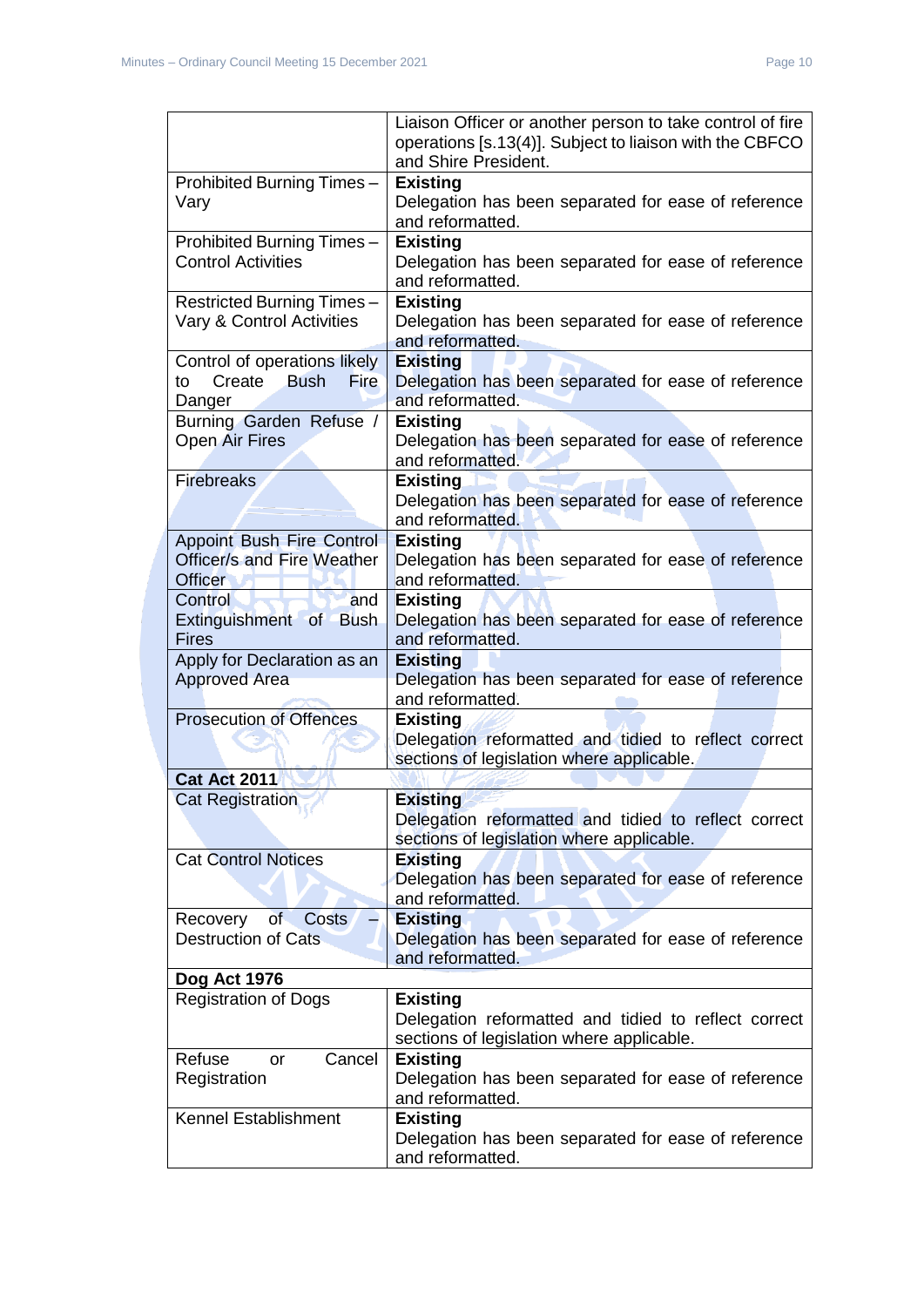| Recovery of Monies Due                           | <b>Existing</b>                                                                                    |
|--------------------------------------------------|----------------------------------------------------------------------------------------------------|
| <b>Under this Act</b>                            | Delegation has been separated for ease of reference<br>and reformatted.                            |
| Dispose or Sell<br>Dogs                          | <b>Existing</b>                                                                                    |
| Liable to be Destroyed                           | Delegation has been separated for ease of reference                                                |
|                                                  | and reformatted.                                                                                   |
| Food Act 2008                                    |                                                                                                    |
| <b>Prohibition Orders</b>                        | <b>Existing</b>                                                                                    |
|                                                  | Delegation reformatted and tidied to reflect correct<br>sections of legislation where applicable.  |
| Food<br><b>Business</b>                          | <b>Existing</b>                                                                                    |
| Registration                                     | Delegation reformatted and tidied to reflect correct                                               |
|                                                  | sections of legislation where applicable.                                                          |
| Authorised<br>Appoint                            | <b>Existing</b>                                                                                    |
| Officers<br>Delegated<br>and                     | Delegation reformatted and tidied to reflect correct                                               |
| Officer                                          | sections of legislation where applicable.                                                          |
| <b>Debt</b><br>Recovery<br>and                   | <b>Existing</b>                                                                                    |
| <b>Prosecutions</b>                              | Delegation reformatted and tidied to reflect correct                                               |
|                                                  | sections of legislation where applicable.                                                          |
| <b>Graffiti Vandalism Act 2016</b>               |                                                                                                    |
| Giving Notice Requiring                          | <b>Existing</b>                                                                                    |
| <b>Obliteration of Graffiti</b>                  | Delegation reformatted and tidied to reflect correct<br>sections of legislation where applicable.  |
| <b>Liquor Control Act 1988</b>                   |                                                                                                    |
| Enforcement<br>of<br>Liquor                      | <b>New</b>                                                                                         |
| Control Act<br>1988 and                          | Authority to enforce all local authority<br>1.                                                     |
| Liquor Licencing Act 1988                        | responsibilities under the Liquor Control Act                                                      |
|                                                  | 1988 and Liquor Licensing Act 1988.                                                                |
|                                                  | To issue certificates of Local Health Authority<br>2.                                              |
|                                                  | and Local Planning Authority.                                                                      |
| <b>Local Government Act 1995</b>                 |                                                                                                    |
| <b>Performing</b><br><b>Functions</b>            | <b>New</b>                                                                                         |
| <b>Outside the District</b>                      | Authority to determine the circumstances where it is                                               |
|                                                  | appropriate for the Local Government's functions to be                                             |
|                                                  | performed outside the District and prior to<br>implementing such a decision, obtain the consent of |
|                                                  | the landowner/s and occupier/s and any other person                                                |
|                                                  | that has control or management of the land impacted                                                |
|                                                  | by the performance of that function [s.3.20(1)].                                                   |
| <b>Compensation for Damage</b>                   | <b>New</b>                                                                                         |
| Incurred when Performing                         | 1. In accordance with the s.3.22 procedures,                                                       |
| <b>Executive Functions</b>                       | assess and determine the extent of damage to                                                       |
|                                                  | private<br>property<br>arising<br>directly<br>from                                                 |
|                                                  | performance of executive functions and make                                                        |
|                                                  | payment of compensation [s.3.22(1)].                                                               |
|                                                  | compensation<br>2. Where<br>is<br>unable<br>be<br>to                                               |
|                                                  | determined and agreed between parties, give                                                        |
|                                                  | effect to arbitration in accordance with s.3.23.                                                   |
| Notice Requiring Certain<br>Things to be done by | <b>Existing</b><br>Delegation reformatted and tidied to reflect correct                            |
| Owner or Occupier of Land                        | sections of legislation where applicable.                                                          |
| Additional<br>and<br>Powers                      |                                                                                                    |
| when Notice is Given                             |                                                                                                    |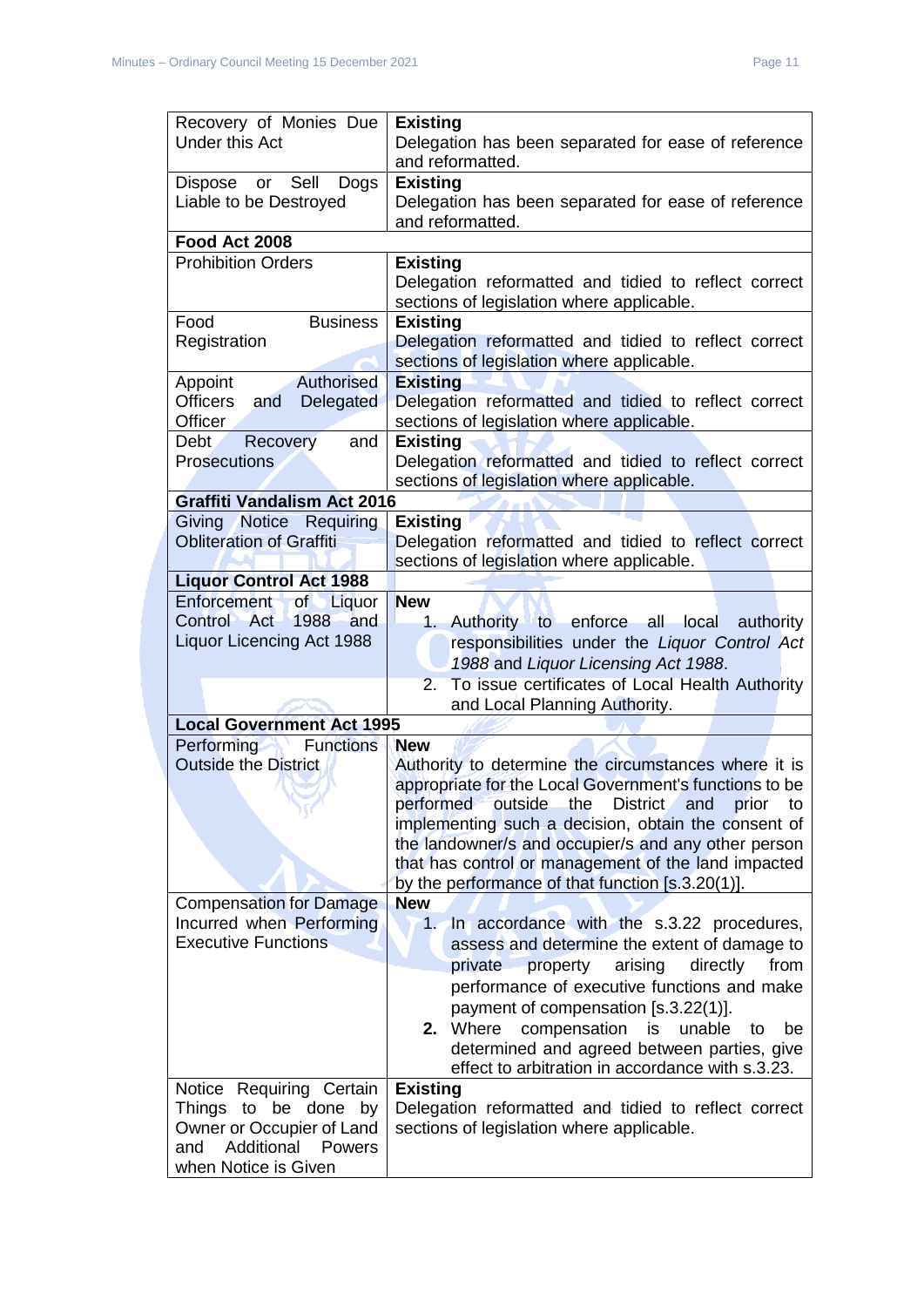| Powers of Entry                   | <b>Existing</b>                                        |
|-----------------------------------|--------------------------------------------------------|
|                                   | Delegation reformatted and tidied to reflect correct   |
|                                   | sections of legislation where applicable.              |
| Vehicle<br>Declare<br>is          | <b>New</b>                                             |
|                                   |                                                        |
| Abandoned Vehicle Wreck           | Authority to declare that an impounded vehicle is an   |
|                                   | abandoned vehicle wreck [s.3.40A(4)].                  |
| <b>Confiscated or Uncollected</b> | <b>Existing</b>                                        |
| Goods                             | Delegation reformatted and tidied to reflect correct   |
|                                   | sections of legislation where applicable.              |
| Disposal of Sick or Injured       | <b>New</b>                                             |
| Animals                           | Authority to determine when an impounded<br>1.         |
|                                   | animal is ill or injured, that treating it is not      |
|                                   | practicable, and to humanely destroy the               |
|                                   | animal and dispose of the carcass [s.3.47A(1)].        |
|                                   | Authority to recover expenses incurred for<br>2.       |
|                                   |                                                        |
|                                   | removing, impounding, and disposing of sick or         |
|                                   | injured animals [s.3.48].                              |
| Close Thoroughfares<br>to         | <b>Existing</b>                                        |
| Vehicles                          | Delegation reformatted and tidied to reflect correct   |
|                                   | sections of legislation where applicable.              |
| Obstruction of Footpaths          | <b>New</b>                                             |
| and Thoroughfares                 | Authority to determine, by written notice served<br>1. |
|                                   | on a person who is carrying out plastering,            |
|                                   | painting or decorating operations (the work)           |
|                                   | over or near a footpath on land that is local          |
|                                   | government property, to require the person to          |
|                                   | cover the footpath during the period specified         |
|                                   | in the notice so as to:                                |
|                                   | prevent damage to the footpath; or<br>а.               |
|                                   |                                                        |
|                                   | prevent inconvenience to the public or<br>b.           |
|                                   | danger from falling materials [ULP r.5(2)].            |
|                                   | 2.<br>Authority to provide permission including        |
|                                   | imposing appropriate conditions or to refuse to        |
|                                   | provide permission, for a person to place on a         |
|                                   | specified part of a public thoroughfare one or         |
|                                   | more specified things that may obstruct the            |
|                                   | public thoroughfare. [ULP r.6(2) and (4)].             |
|                                   | Authority to renew permission to obstruct a<br>3.      |
|                                   |                                                        |
|                                   | thoroughfare and to vary any condition                 |
|                                   | imposed on the permission effective at the time        |
|                                   | written notice is given to the person to whom          |
|                                   | permission is granted [ULP r.6(6)].                    |
|                                   | 4. Authority to require an owner or occupier of        |
|                                   | land to remove any thing that has fallen from          |
|                                   | the land or from anything on the land, which is        |
|                                   | obstructing a public thoroughfare [ULP r.7A].          |
|                                   | Authority to require an owner occupier of land<br>5.   |
|                                   | to remove any part of a structure, tree or plant       |
|                                   |                                                        |
|                                   | that is encroaching, without lawful authority on       |
|                                   | a public thoroughfare [ULP r.7].                       |
| Expression of Interest for        | <b>New</b>                                             |
| Goods & Services                  |                                                        |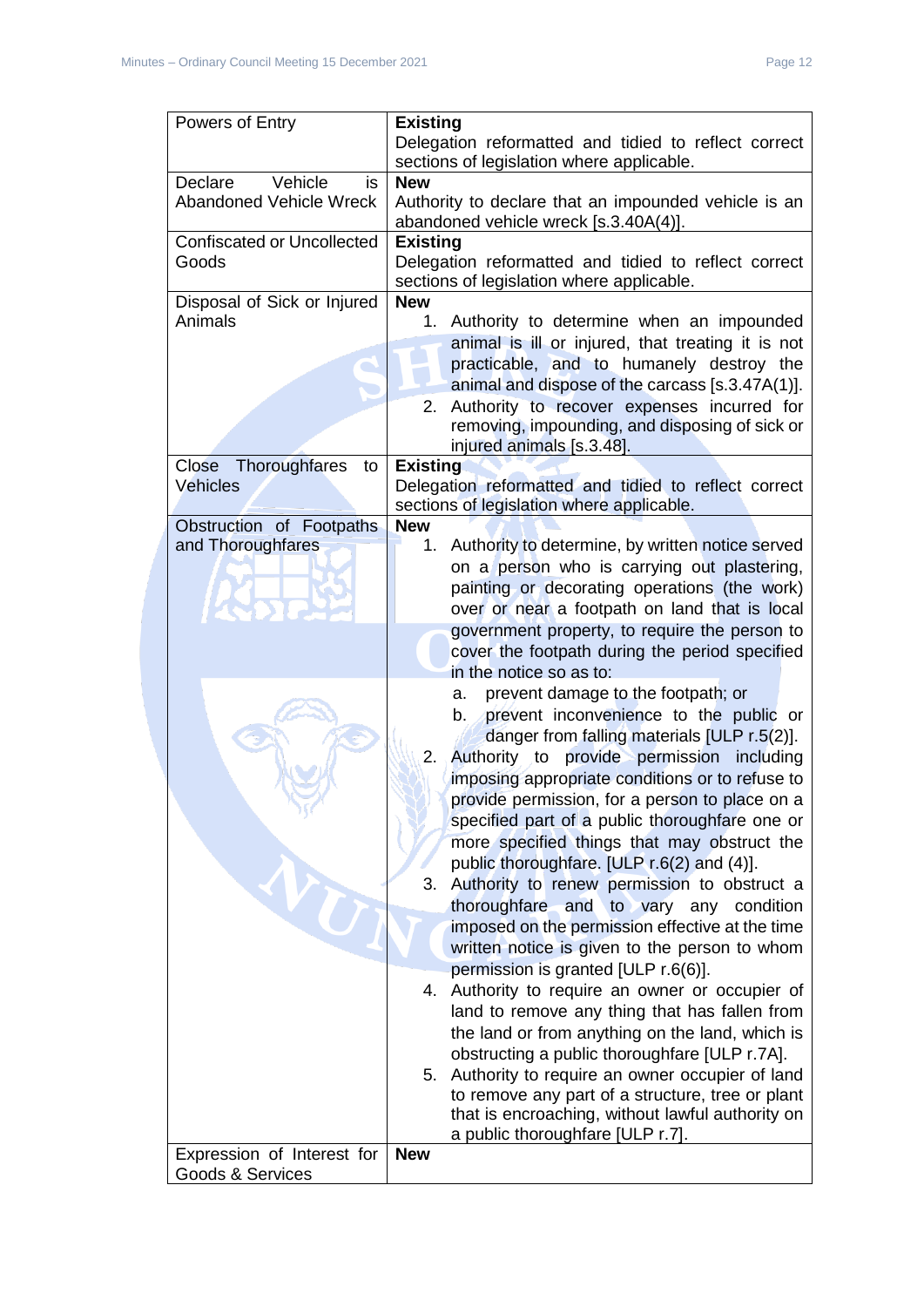|                                             | 1. Authority to determine when<br>to<br>seek         |
|---------------------------------------------|------------------------------------------------------|
|                                             | of<br>Interest<br>Expressions<br>invite<br>and<br>to |
|                                             | Expressions of Interest for the supply of goods      |
|                                             | or services [F&G r.21].                              |
|                                             | 2. Authority to consider Expressions of Interest     |
|                                             | which have not been rejected and determine           |
|                                             | those which are capable of satisfactorily            |
|                                             | providing the goods or services, for listing as      |
|                                             | acceptable tenderers [F&G r.23].                     |
| <b>Tenders</b><br>Goods<br>&<br>for         | <b>Existing</b>                                      |
| <b>Services</b>                             | Delegation reformatted and tidied to reflect correct |
|                                             | sections of legislation where applicable             |
| <b>Disposing of Property</b>                | <b>Existing</b>                                      |
|                                             | Delegation reformatted and tidied to reflect correct |
|                                             | sections of legislation where applicable.            |
| <b>Payments</b><br>from<br>the              | <b>Existing</b>                                      |
| <b>Municipal or Trust Funds</b>             | Delegation reformatted and tidied to reflect correct |
|                                             | sections of legislation where applicable.            |
| Defer, Grant Discounts,                     | <b>Existing</b>                                      |
| <b>Waive or Write Off Debts</b>             | Delegation reformatted and tidied to reflect correct |
|                                             | sections of legislation where applicable.            |
| Power to Invest<br>and                      | <b>Existing</b>                                      |
| Manage Investments                          | Delegation reformatted and tidied to reflect correct |
|                                             | sections of legislation where applicable.            |
| <b>Rate Record Amendment</b>                | <b>Existing</b>                                      |
|                                             | Delegation reformatted and tidied to reflect correct |
|                                             | sections of legislation where applicable.            |
| Agreement as to payment                     | <b>Existing</b>                                      |
| <b>Rates</b><br><b>Service</b><br>of<br>and | Delegation reformatted and tidied to reflect correct |
| Charges                                     | sections of legislation where applicable.            |
| Determine Due Date for                      | <b>New</b>                                           |
| <b>Rates or Service Charges</b>             | Authority to determine the date on which rates or    |
|                                             | service charges become due and payable to the Shire  |
| Recovery of Rates or                        | of Nungarin [s.6.50].<br><b>Existing</b>             |
| Service Charges                             | Delegation reformatted and tidied to reflect correct |
|                                             | sections of legislation where applicable.            |
| Recovery of Rates Debt -                    | <b>New</b>                                           |
| Require Lessee to Pay                       | 1. Authority to give notice to a lessee of land in   |
| Rent                                        | respect of which there is an unpaid rate or          |
|                                             | service charge, requiring the lessee to pay its      |
|                                             | rent to the Shire of Nungarin [s.6.60(2)].           |
|                                             | Authority to recover the amount of the rate or<br>2. |
|                                             | service charge as a debt from the lessee if rent     |
|                                             | is not paid in accordance with a notice              |
|                                             | $[$ s.6.60 $(4)$ ].                                  |
| <b>Execution of Documents</b>               | <b>Existing</b>                                      |
|                                             | Delegation reformatted and tidied to reflect correct |
|                                             | sections of legislation where applicable             |
| Appointment of Authorised                   | <b>Existing</b>                                      |
| Person                                      | Delegation reformatted and tidied to reflect correct |
|                                             | sections of legislation where applicable             |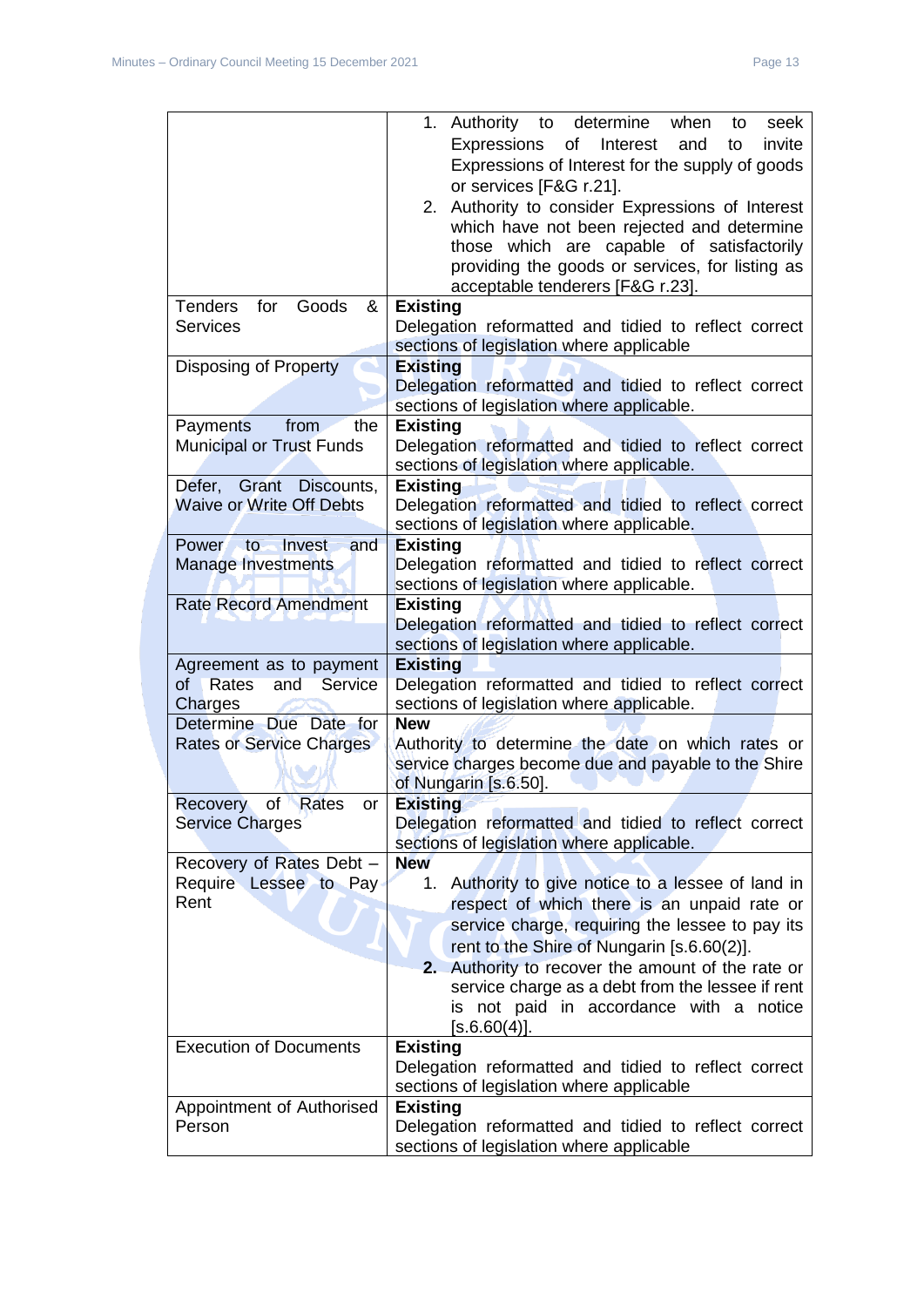| <b>Local Governments Ability</b>           | <b>Existing</b>                                             |  |
|--------------------------------------------|-------------------------------------------------------------|--|
| to Receive Revenue<br>&                    | Delegation reformatted and tidied to reflect correct        |  |
| Income                                     | sections of legislation where applicable                    |  |
|                                            |                                                             |  |
| Temporary / Acting<br><b>or</b>            | <b>Existing</b>                                             |  |
| Appointment of CEO                         | Delegation reformatted and tidied to reflect correct        |  |
|                                            | sections of legislation where applicable                    |  |
|                                            | <b>Local Government (Miscellaneous Provisions) Act 1960</b> |  |
| Appointment of<br>Ranger,                  | <b>New</b>                                                  |  |
| &<br>Pound<br>Keepers<br>the               | Authority to establish and maintain one or more public      |  |
| Establishment of<br>Public                 | pounds, and appoint fit and proper persons to be            |  |
| Pounds                                     | keepers of those pounds and appoint a ranger or             |  |
|                                            | rangers.                                                    |  |
| <b>Planning &amp; Development Act 2005</b> |                                                             |  |
| <b>Illegal Development</b>                 | <b>Existing</b>                                             |  |
|                                            | Delegation reformatted and tidied to reflect correct        |  |
|                                            | sections of legislation where applicable.                   |  |
| <b>Public Health Act 2016</b>              |                                                             |  |
| <b>Appoint Authorised Officer</b>          | <b>Existing</b>                                             |  |
| Approved<br><b>Officer</b><br>or           | Delegation has been separated for ease of reference         |  |
| (Asbestos Regs)                            | and reformatted.                                            |  |
| Enforcement<br>Agency                      | <b>Existing</b>                                             |  |
| <b>Reports to the Chief Health</b>         | Delegation has been separated for ease of reference         |  |
| <b>Officer</b>                             | and reformatted.                                            |  |
| Authorised<br>Designate                    | <b>Existing</b>                                             |  |
| <b>Officers</b>                            | Delegation has been separated for ease of reference         |  |
|                                            |                                                             |  |
| and reformatted.                           |                                                             |  |
|                                            |                                                             |  |
| <b>Proposed Delegations to be revoked</b>  |                                                             |  |
| <b>Building Permit Fees</b>                | <b>Revoke</b>                                               |  |
| <b>Refunds &amp; Exemption</b>             | Whilst the act does permit the ability to waive or grant    |  |
|                                            | a concession in relation to any amount or write off any     |  |
|                                            | amount, the opinion is held, once the applicable permit     |  |
|                                            | has been issued a considerable amount of work has           |  |
|                                            | already occurred and may also have<br>incurred              |  |
|                                            | additional cost for consultants as such it is not           |  |
|                                            | considered appropriate to refund any amount.                |  |
| <b>Obsolete Delegations</b>                |                                                             |  |
| Control of Vehicles (Off-                  | Removed once the Local Government Legislation               |  |
| road Areas) Act 1978                       | Amendment Act 2019 came into effect. Appointments           |  |
|                                            | of authorised persons for the Control of Vehicles (Off-     |  |
|                                            | road Areas) Act 1978 are now done under s.9.10 of           |  |
|                                            | the Local Government Act 1995.                              |  |
| Caravan Parks & Camping                    | Removed once the Local Government Legislation               |  |
| 1995<br>Grounds<br>Act                     | Amendment Act 2019 came into effect. Appointments           |  |
| Appointments                               | of authorised persons for the Caravan Parks &               |  |
|                                            | Camping Grounds Act 1995 now done under s.9.10 of           |  |
|                                            | the Local Government Act 1995.                              |  |
| Administration<br><b>of</b><br>Local       | The Shire of Nungarin does not currently have a Town        |  |
| <b>Planning Scheme</b>                     | Planning Scheme.                                            |  |
| <b>Legal Matters</b>                       | In terms of s9.29 of the Local Government Act 1995          |  |
|                                            | the CEO is required to represent local government in        |  |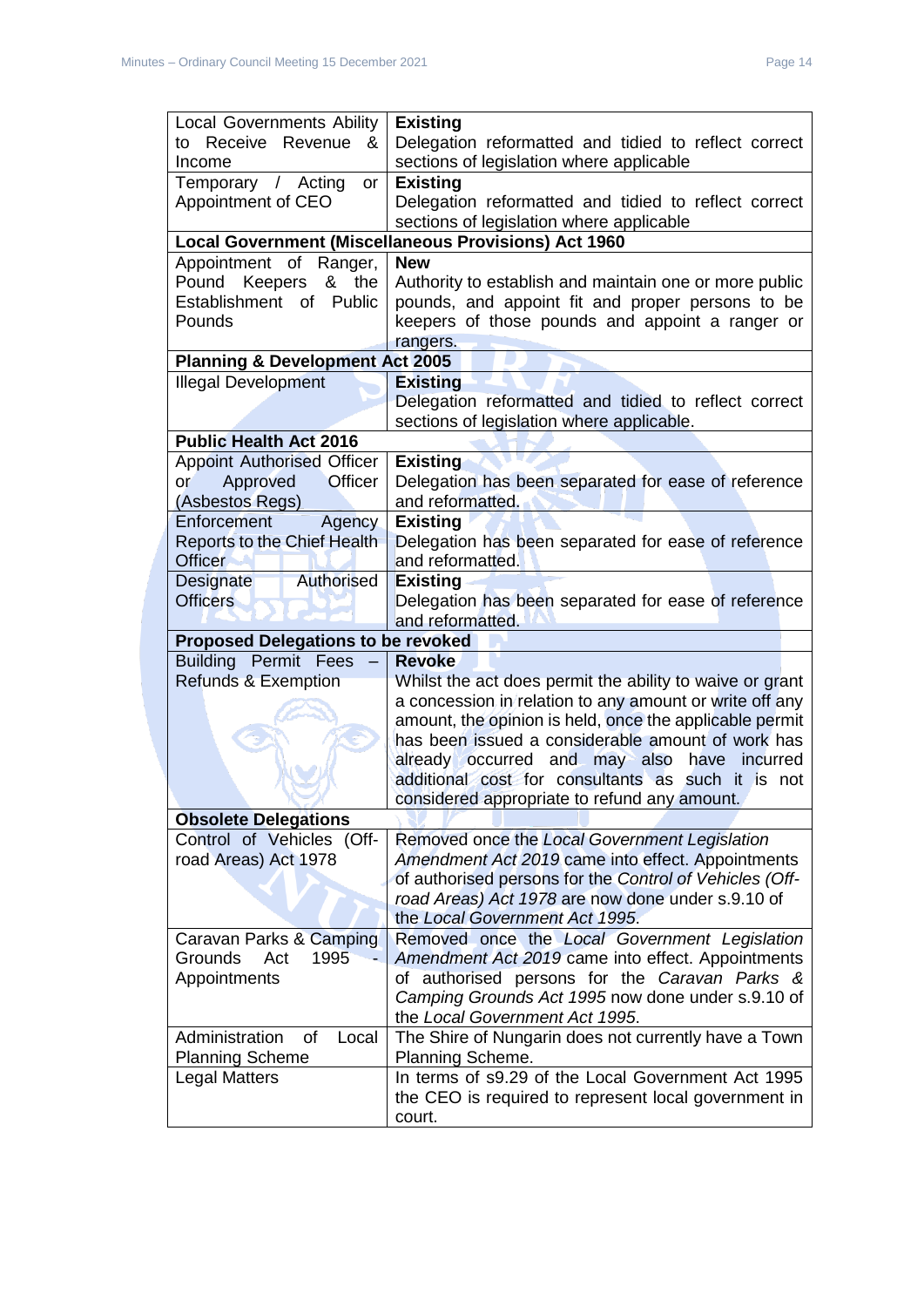#### **SHIRE OF NUNGARIN COMMUNITY STRATEGIC PLAN 2023**

| <b>Focus Area</b>                                                                    | Civic Leadership                                               |  |
|--------------------------------------------------------------------------------------|----------------------------------------------------------------|--|
| <b>Aspiration</b><br>A strong local democracy with an actively engaged community and |                                                                |  |
|                                                                                      | effective partnerships                                         |  |
| <b>Objective</b>                                                                     | A Shire that prospers through partnerships and good governance |  |

## **OTHER STRATEGIC LINKS**

Nil

#### **STATUTORY ENVIRONMENT**

*Local Government Act 1995* 

#### s.5.16 – Delegation of some powers and duties to certain committees

- (1) Under and subject to section 5.17, a local government may delegate\* to a committee any of its powers and duties other than this power of delegation. \* Absolute majority required.
- (2) A delegation under this section is to be in writing and may be general or as otherwise provided in the instrument of delegation.
- (3) Without limiting the application of sections 58 and 59 of the Interpretation Act 1984
	- (a) a delegation made under this section has effect for the period of time specified in the delegation or if no period has been specified, indefinitely; and
	- (b) any decision to amend or revoke a delegation under this section is to be by an absolute majority.
- (4) Nothing in this section is to be read as preventing a local government from performing any of its functions by acting through another person.

s.5.17 – Limits on delegation of powers and duties to certain committees

- (1) A local government can delegate
	- (a) to a committee comprising council members only, any of the council's powers or duties under this Act except —
		- (i) any power or duty that requires a decision of an absolute majority of the council; and
		- (ii) any other power or duty that is prescribed; and
	- (b) to a committee comprising council members and employees, any of the local government's powers or duties that can be delegated to the CEO under Division 4; and
	- (c) to a committee referred to in section 5.9(2)(c), (d) or (e), any of the local government's powers or duties that are necessary or convenient for the proper management of —
		- (i) the local government's property; or
		- (ii) an event in which the local government is involved.
- (2) A local government cannot delegate any of its powers or duties to a committee referred to in section 5.9(2)(f).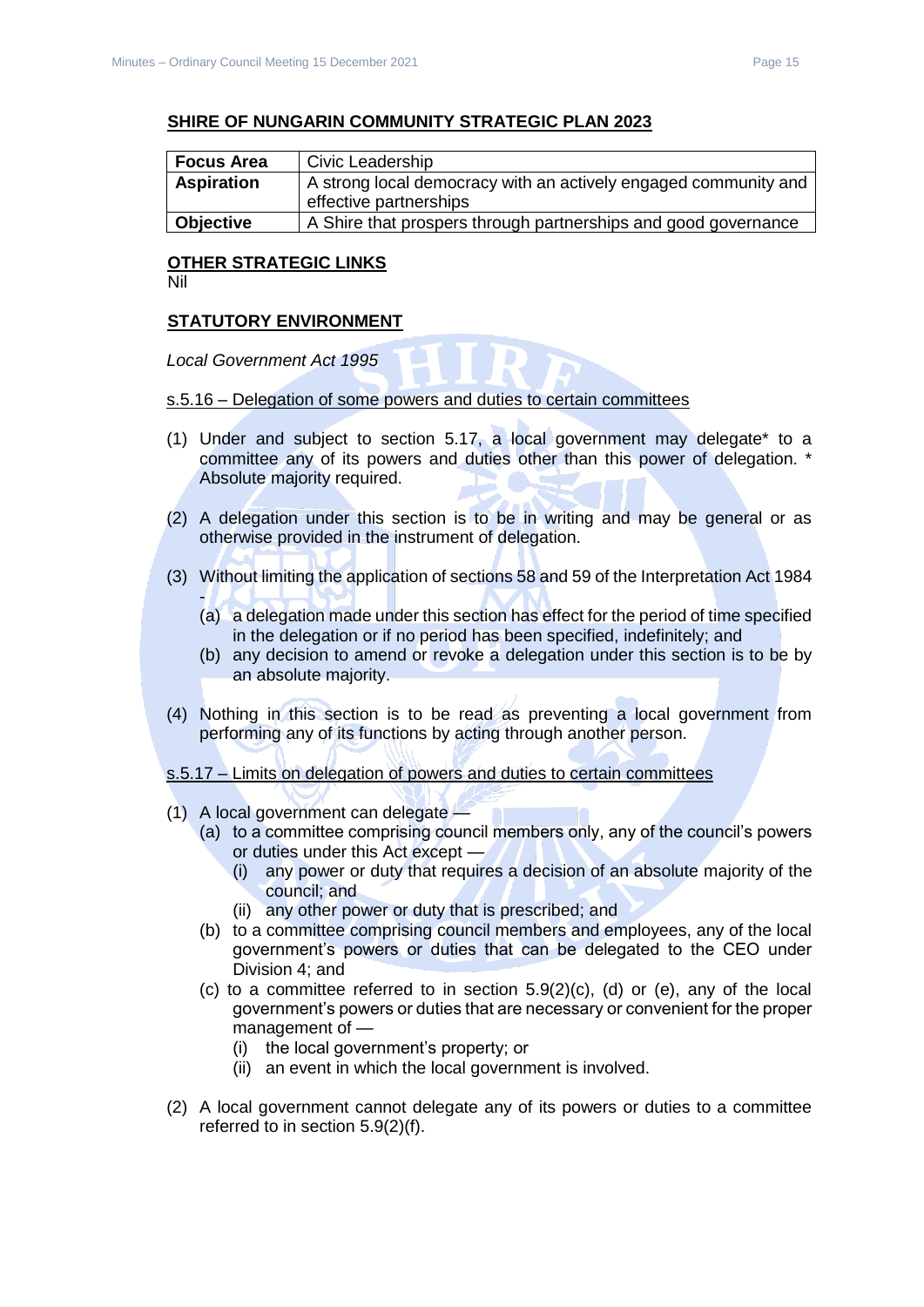#### s.5.18 – Register of delegations to committees

A local government is to keep a register of the delegations made under this Division and review the delegations at least once every financial year.

#### s.5.42 – Delegation of some powers and duties to CEO

- (1) A local government may delegate\* to the CEO the exercise of any of its powers or the discharge of any of its duties under —
	- (a) this Act other than those referred to in section 5.43; or
	- (b) the Planning and Development Act 2005 section 214(2), (3) or (5).

\* Absolute majority required.

(2) A delegation under this section is to be in writing and may be general or as otherwise provided in the instrument of delegation.

#### s.5.43 – Limits on delegations to CEO

A local government cannot delegate to a CEO any of the following powers or duties —

- (a) any power or duty that requires a decision of an absolute majority of the council;
- (b) accepting a tender which exceeds an amount determined by the local government for the purpose of this paragraph;
- (c) appointing an auditor;
- (d) acquiring or disposing of any property valued at an amount exceeding an amount determined by the local government for the purpose of this paragraph;
- (e) any of the local government's powers under section 5.98, 5.98A, 5.99, 5.99A or 5.100;
- (f) borrowing money on behalf of the local government;
- (g) hearing or determining an objection of a kind referred to in section 9.5;
- (h) any power or duty that requires the approval of the Minister or the Governor;
- (i) such other powers or duties as may be prescribed.

#### s.5.44 – CEO may delegate powers and duties to other employees

- (1) A CEO may delegate to any employee of the local government the exercise of any of the CEO's powers or the discharge of any of the CEO's duties under this Act other than this power of delegation.
- (2) A delegation under this section is to be in writing and may be general or as otherwise provided in the instrument of delegation.
- (3) This section extends to a power or duty the exercise or discharge of which has been delegated by a local government to the CEO under section 5.42, but in the case of such a power or duty —
	- (a) the CEO's power under this section to delegate the exercise of that power or the discharge of that duty; and
	- (b) the exercise of that power or the discharge of that duty by the CEO's delegate, are subject to any conditions imposed by the local government on its delegation to the CEO.
- (4) Subsection (3)(b) does not limit the CEO's power to impose conditions or further conditions on a delegation under this section.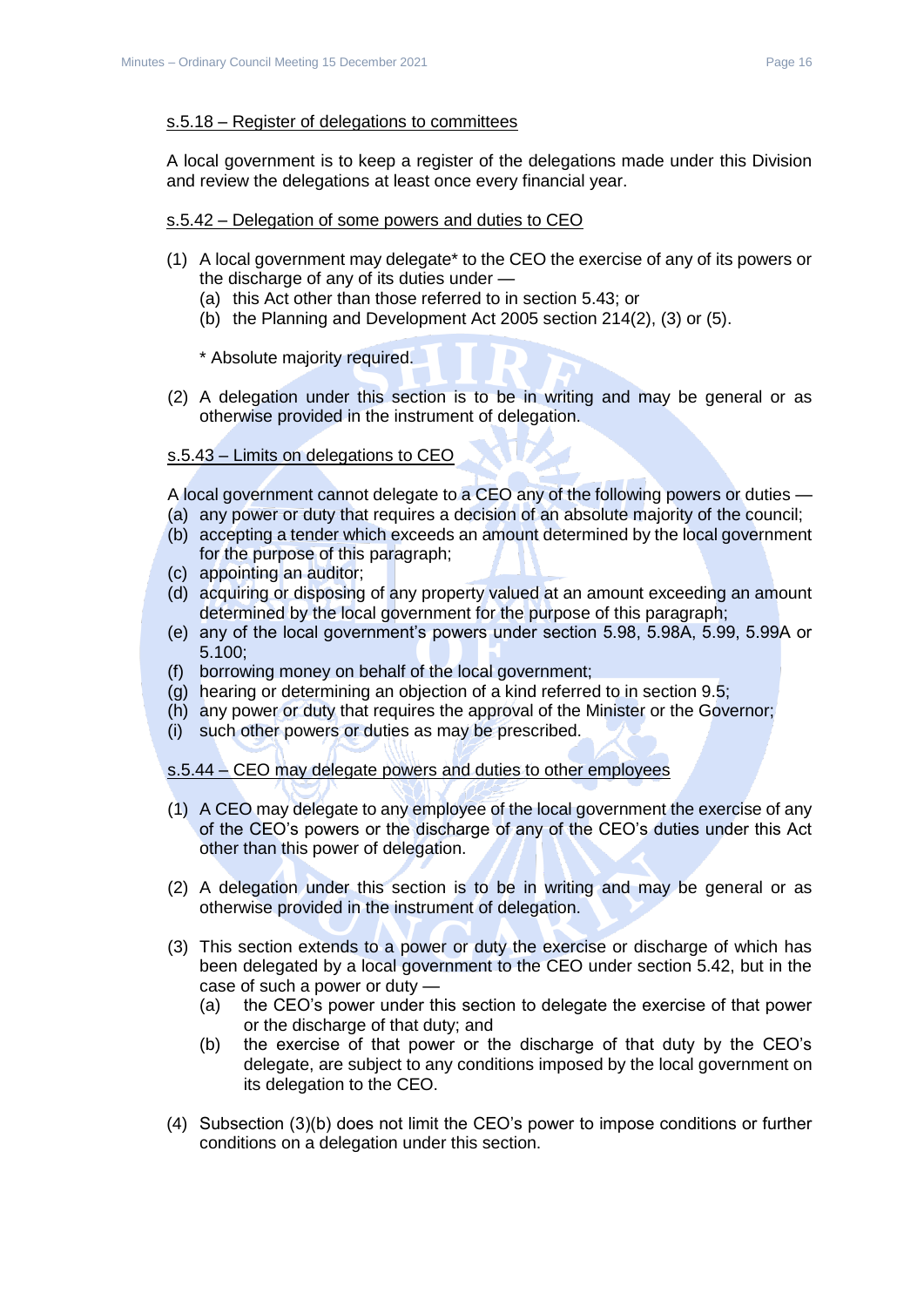- (5) In subsections (3) and (4) conditions includes qualifications, limitations or exceptions.
- s.5.45 Other matters relevant to delegations under this Division
- (1) Without limiting the application of sections 58 and 59 of the Interpretation Act 1984
	- (a) a delegation made under this Division has effect for the period of time specified in the delegation or where no period has been specified, indefinitely; and
	- (b) any decision to amend or revoke a delegation by a local government under this Division is to be by an absolute majority.
- (2) Nothing in this Division is to be read as preventing
	- (a) a local government from performing any of its functions by acting through a person other than the CEO; or
	- (b) a CEO from performing any of his or her functions by acting through another person.

#### s.5.46 – Register of, and records relevant to, delegations to CEO and employees

- (1) The CEO is to keep a register of the delegations made under this Division to the CEO and to employees.
- (2) At least once every financial year, delegations made under this Division are to be reviewed by the delegator.
- (3) A person to whom a power or duty is delegated under this Act is to keep records in accordance with regulations in relation to the exercise of the power or the discharge of the duty.

#### *Local Government (Administration) Regulations 1996*

#### r.18G – Delegations to CEOs, limits on (Act s.5.43)

Powers and duties of a local government exercised under the following provisions are prescribed under section 5.43(i) as powers and duties that a local government cannot delegate to a CEO —

- (a) section 7.12A(2), (3)(a) or (4); and
- (b) regulations 18C and 18D.

#### r.19 – Delegates to keep certain records (Act s.5.46(3))

Where a power or duty has been delegated under the Act to the CEO or to any other local government employee, the person to whom the power or duty has been delegated is to keep a written record of —

- (a) how the person exercised the power or discharged the duty; and
- (b) when the person exercised the power or discharged the duty; and
- (c) the persons or classes of persons, other than council or committee members or employees of the local government, directly affected by the exercise of the power or the discharge of the duty.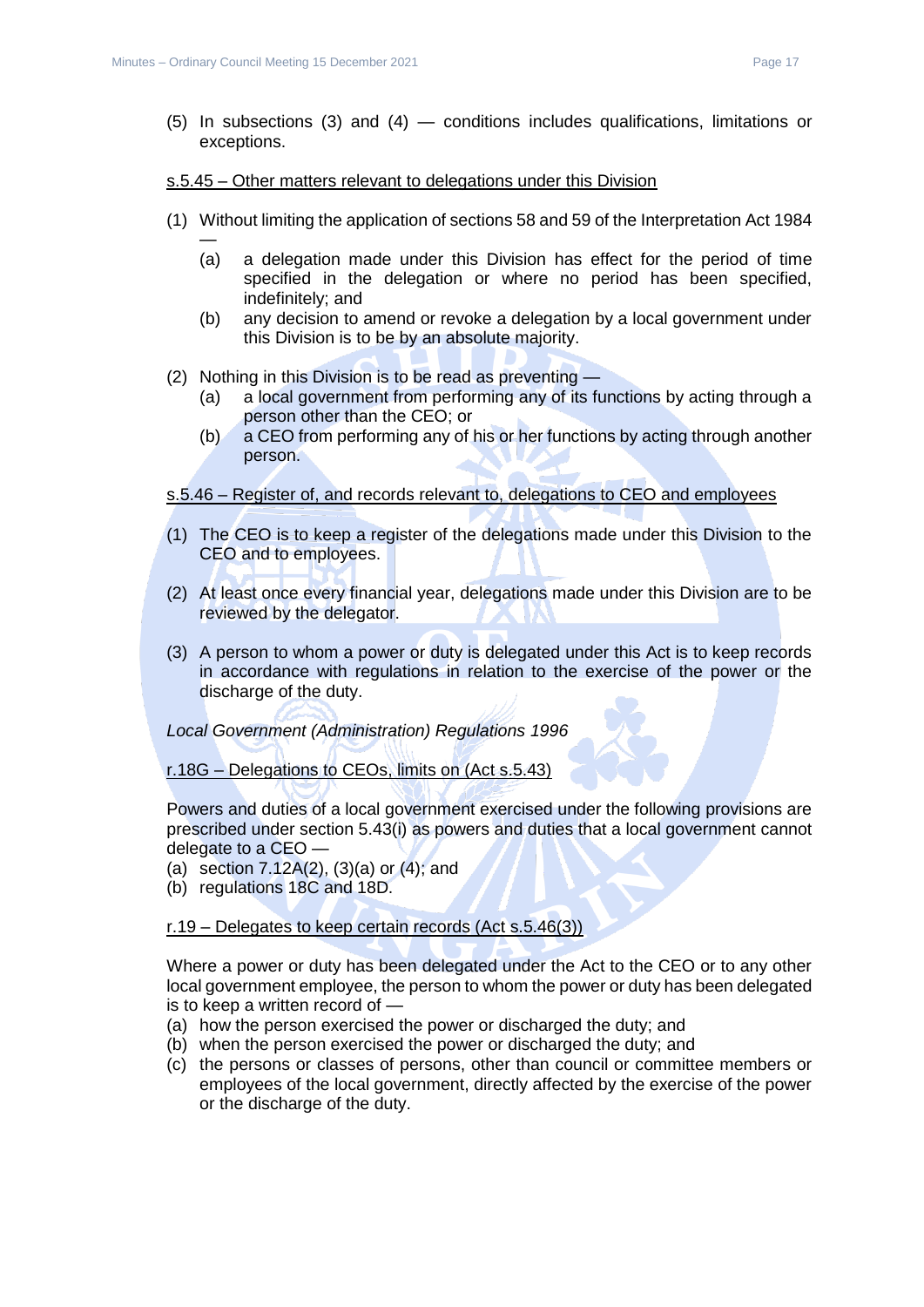#### **SUSTAINABILITY & RISK CONSIDERATIONS**

*Economic - (Impact on the Economy of the Shire and Region)* Nil

*Social - (Quality of life to community and/or affected landowners)* Delegated function improve the Shires ability to react to community request by enabling more effective and timeous decision making.

*Policy Implications* Nil

#### *Risk Management Implications*

| Risk Level  | Comment                                                              |
|-------------|----------------------------------------------------------------------|
| <b>High</b> | Not reviewing and endorsing the Delegation of Authority Register     |
|             | annually will result in non-compliance with the Local Government Act |
|             | 1995.                                                                |

**CONTRACTOR** 

## **CONSULTATION**

Nil

#### **RESOURCE IMPLICATIONS**

*Financial* Nil

#### *Workforce*

The annual review will not significantly impact the workforce; however, the amendment of delegations may impact the Chief Executive Officer, and officers that have authority sub-delegated.

#### **CONCLUSION**

Delegation of Council duties and powers to the Chief Executive Officer and other officers assists with efficient and timely decision making. Delegations are a proven effective organisational tool that enhances productivity and support effective customer service and timely decision making.

VONG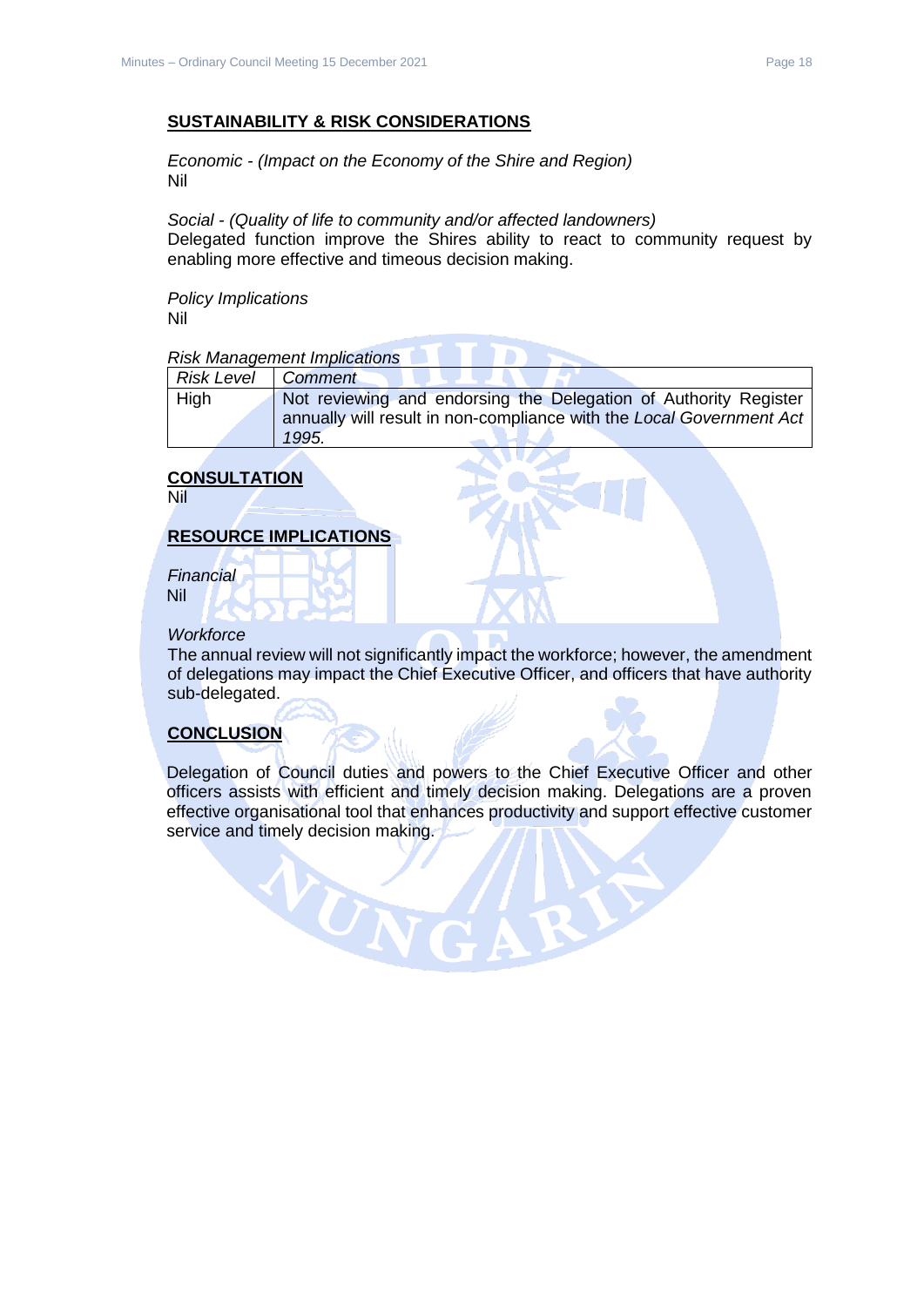<span id="page-18-0"></span>

| 8.3<br><b>Annual Financial Report and Audit Report for 2020/21</b> |                                                 |  |
|--------------------------------------------------------------------|-------------------------------------------------|--|
| File Ref:                                                          | 41001                                           |  |
| <b>Previous Item Ref:</b>                                          | Nil                                             |  |
| <b>Applicant:</b>                                                  | Nil                                             |  |
| <b>Author and Title:</b>                                           | Leonard Long, Chief Executive Officer           |  |
|                                                                    | Darren Long, Financial Consultant               |  |
| <b>Declaration of Interest:</b>                                    | Nil                                             |  |
| <b>Voting Requirements</b>                                         | <b>Absolute Majority</b>                        |  |
| <b>Appendix Number:</b>                                            | 8.3A - 2020/21 Annual Financial Report          |  |
|                                                                    | 8.3B - 2020/21 Shire Annual Report & Financials |  |

#### **COUNCIL RESOLUTION 6786/12/21:**

**That Council Resolves to:**

- **1. Adopt the Annual Financial Report for the year ended 30 June 2021;**
- **2. Accept the Audit Report for the 2020-2021 financial year;**
- **3. Authorise the CEO to forward the Council report to the Minister outlining the actions to be taken regarding the items raised in the Audit Report for 2021;**
- **4. Receive the Auditors Management Report for the year ended 30 June 2021.**
- **5. Adopts the Shires Annual Report and Financial Statements for the year ending 30 June 2021.**
- **6. Hold an Elector's General Meeting at 4:30pm on Wednesday 2 February 2022.**

**Moved: Cr W Lee**

**Seconded: Cr G Coumbe**

**CARRIED BY ABSOLUTE MAJORITY 6/0**

**IN BRIEF**

- Council is required to examine the Annual Financial Report which includes the Audit Report, for the year ending 2020/2021 and to make a recommendation to Council.
- Council is also to consider the Auditors Management Report for the year ended 30 June 2021.
- Council is requested to consider and adopt the Shire of Nungarin Annual Report for the 2020/21 financial year.
- Advertise the annual electors meeting to be held on Wednesday 16 February 2022 at 5:30pm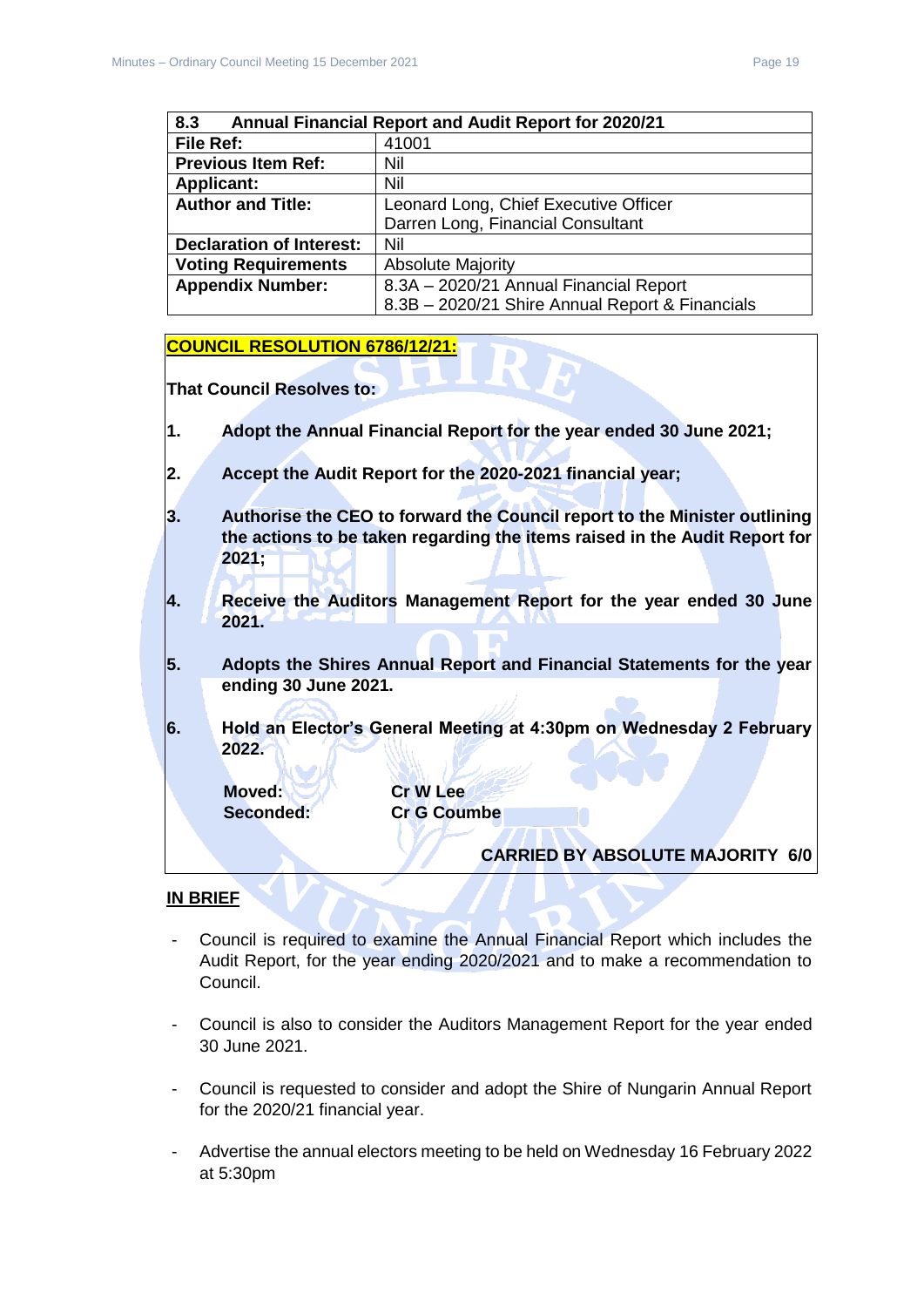#### **BACKGROUND**

The purpose and responsibilities of the Audit Committee is outlined in Part 7 of the *Local Government Act1995*.

One of the Audit Committee's responsibilities is to examine the reports of the auditor. The committee would then determine if any matters raised in the reports require action to be taken by the local government and to ensure appropriate action is implemented. The Audit Committee is to receive and authorise a report relating to the audit prepared by the Chief Executive Officer that is subsequently to be sent to the Minister.

This report outlines actions intended to be undertaken in relation to matters identified by the auditor.

#### **REPORT DETAIL**

Council's annual audit for 2020/21 has now been finalised by the Council's auditor Audit Partners Australia (draft) and will be signed off by the Auditor General Office in due course.

Details of management issues, suggestions etc. are contained within a separate management report and are addressed on an ongoing basis. A copy of the 2020/2021 Annual Financial Statements can be found at **APPENDIX 8.3A.**

Following adoption of the Annual Report, the Annual Financial Statements and the official audit report the document will be presented to the Electors at the annual electors meeting. It is also a requirement that a copy of the audit report and Financial Statements be forwarded to the Dept. of Local Government.

The Auditor General has raised three items of concern resulting from the audit conducted.

1. Asset Renewal Funding Ratio not reported in Annual Financial Report

The Council is required to report on 7 financial ratios in its annual financial statements. These ratios measure trends in the Council's financial performance by a series of benchmarks.

The Auditor General has advised the Shire has not reported the Asset Renewal Funding Ratio for 2021 in the annual financial report, as required by Regulation 50(10(c) of the *Local Government (Financial Management) Regulations 1996.*

This ratio indicates whether the local government has the financial capacity to fund asset renewal as required, and can continue to provide existing levels of services in future, without additional operating income; or reductions in operating expenses. The ratio is calculated from information included in the local government's Long-Term Financial Plan and Asset Management Plans.

The Shire's Long Term Financial Plan and Asset Management Plans are outdated and the data to calculate the ratio was unavailable.

To ensure this ratio can be calculated in future, the Shire will need to prepare a Asset Management Plans that contain at least 10 years of forecast asset renewal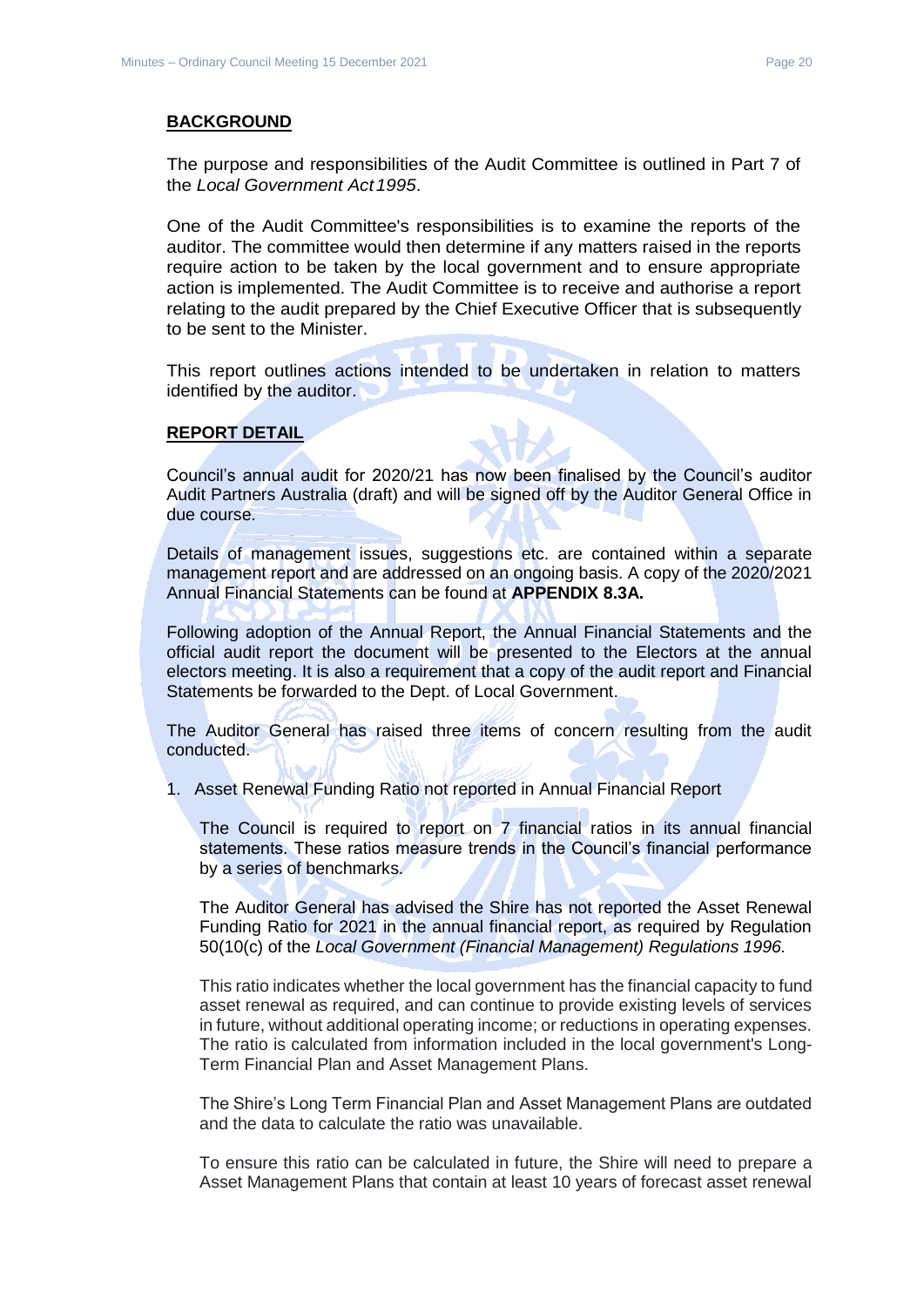data, and maintain the 10 year renewal forecasts. The Shire will also need to ensure that it maintains an up to date Long Term Financial Plan that contains at least 10 years of planned asset renewal data.

The Shire has begun the preparation of the asset management plans, having prepared a draft plant replacement plan projected for the next 10 years. A draft Road Infrastructure Asset Management Plan has also been prepared and is currently being reviewed by Executive Officers.

In addition, quotations have been requested from contractors to undertake an asset condition audit of building assets.

A draft Long Term Financial Plan is currently being prepared, and will be workshopped with Council in March / April 2022. Once complete, the Shire will be able to calculate the Asset Renewal Funding Ratio for the 2021-22 financial year and for each year thereafter, as long as each of the Plans are reviewed and updated annually.

2. Non-Compliance with Purchasing Policy

For approximately 11% of transactions, the Shire did not have a sufficient number of supplier quotations as required under the Shire's purchasing policy, or there was no documentation to explain why other quotations were not sought.

The CEO has implemented an electronic purchase order system, which requires the ordering officer to ensure the relevant number of quotations are sourced, or to seek approval from the CEO detailing why the required number of quotations was unable to be obtained. This approach also requires a copy of all quotation documentation to be submitted with the purchase order, ensuring appropriate records are kept.

2. User Access to Shire's Financial Management System

All users of the Shire's financial management system have privileged (super user) access level. This access could be used to undermine the effectiveness of system controls (such as segregation of duties) and diminish accountability.

The Shire administration team is very small. All staff perform a broad range of duties, requiring them to have access to all system modules at all times during work hours, and this makes it impossible to have clear segregation of duties at any level, or impose security restrictions within the financial system.

This risk has been previously identified and steps have been taken to minimise the level of risk exposure. Minimisation strategies include ensuring fortnightly logs are reviewed and signed off by the CEO for those systems considered to be high risk for fraudulent activity, such as payroll and creditors.

The Shire Executive is well aware of the risk, but without the current user access level, it would be impossible to manage and operate the organisation as efficiently as it is. The Executive will continue to monitor user access and review the level of risk on an ongoing basis.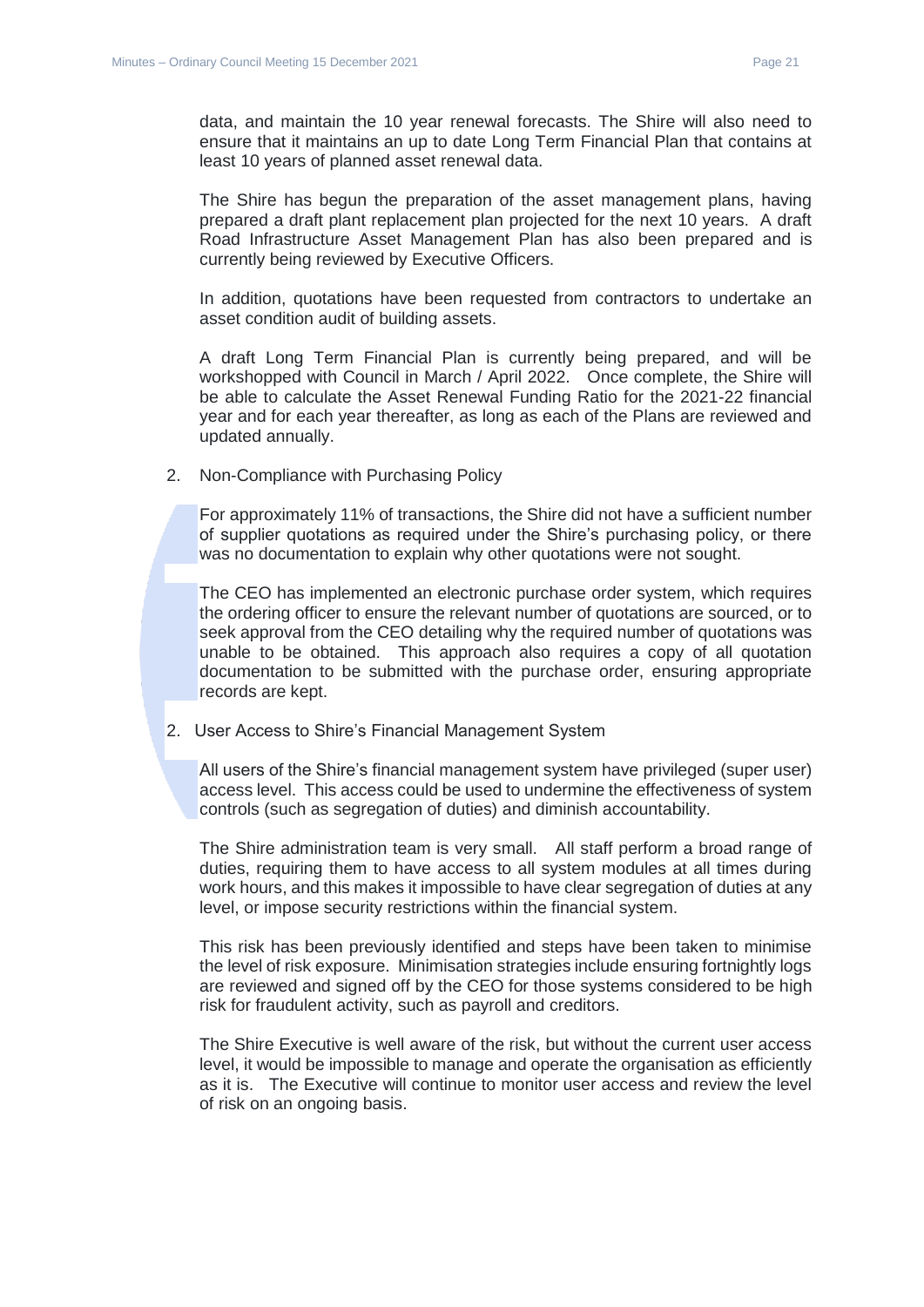#### **SHIRE OF NUNGARIN COMMUNITY STRATEGIC PLAN 2023**

| <b>Focus Area</b> | Civic Leadership                                                |  |  |
|-------------------|-----------------------------------------------------------------|--|--|
| <b>Aspiration</b> | A strong local democracy with an actively engaged community and |  |  |
|                   | effective partnership.                                          |  |  |
| <b>Objective</b>  | Annually review compliance methods.<br>16.7                     |  |  |

## **OTHER STRATEGIC LINKS**

Nil

#### **STATUTORY ENVIRONMENT**

#### Local Government Act 1995, Section 7.9:

Requires the Auditor to examine the accounts and annual financial report by 31 December following the end of the financial year.

#### Local Government Act 1995, Section 7.12A:

Sets out the requirements for local governments in respect to audits. This includes the need to prepare a report to the Minister within 3 months of receiving the audit report if the auditor identifies any items it considers significant.

#### Local Government (Audit) Regulations 1996, section 10:

Requires the audit report to be forwarded to the Audit Committee within 30 days of completing the audit.

Local Government (Audit) Regulations 1996, section 16:

Describes the functions of the audit committee.

## **SUSTAINABILITY AND RISK CONSIDERATIONS**

**Economic – (Impact on the Economy of the Shire and Region)** Nil

**Social – (Quality of life to community and / or affected land owners)** Nil

#### **Policy Implications** Nil

| <b>Risk Level</b> | <b>Comment</b>                                                        |
|-------------------|-----------------------------------------------------------------------|
| High              | The legislative requirements of the Act are clear on the process      |
|                   | required following the receipt of the Auditor General's Audit Report. |
|                   | Failing to meet the requirements exposes the Shire to action by the   |
|                   | Department of Local Government, Sport and Cultural Industries.        |

#### **Risk Management Implications**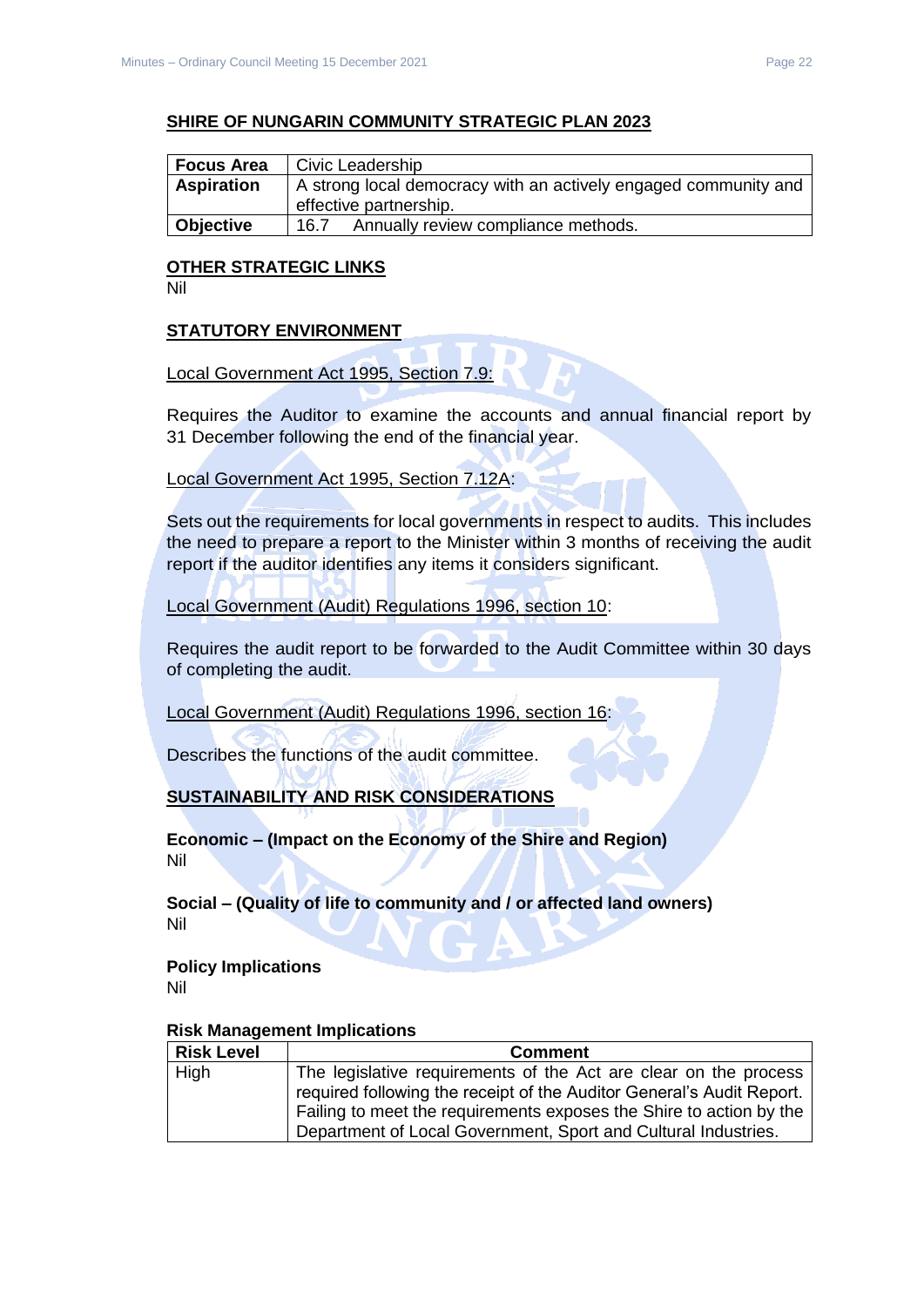#### **CONSULTATION**

Throughout the preparation of the Annual Financial Report the Shire's Auditors, Audit Partners Australia consulted the Shires' Financial Consultant Darren Long and the Senior Finance Officer.

Early in March 2021 the Auditors, Audit Partners Australia together with the Auditor Generals' Office had an audit exit meeting to present the Annual financial Report and audit report to the Shire's Audit Committee.

#### **RESOURCE IMPLICATIONS**

**Financial** Nil

**Workforce** Nil

#### **CONCLUSION**

The Annual Financial Report is the final component of the Shire's Integrated Planning & Reporting Framework, and is a mechanism of communicating with the community and key stakeholders in a transparent and accountable way.

The acceptance of the Annual Financial Report will allow the report to be published on the Shire's website in advance of the Annual Elector's Meeting which is proposed for Wednesday 2 February 2022 at 4:30pm.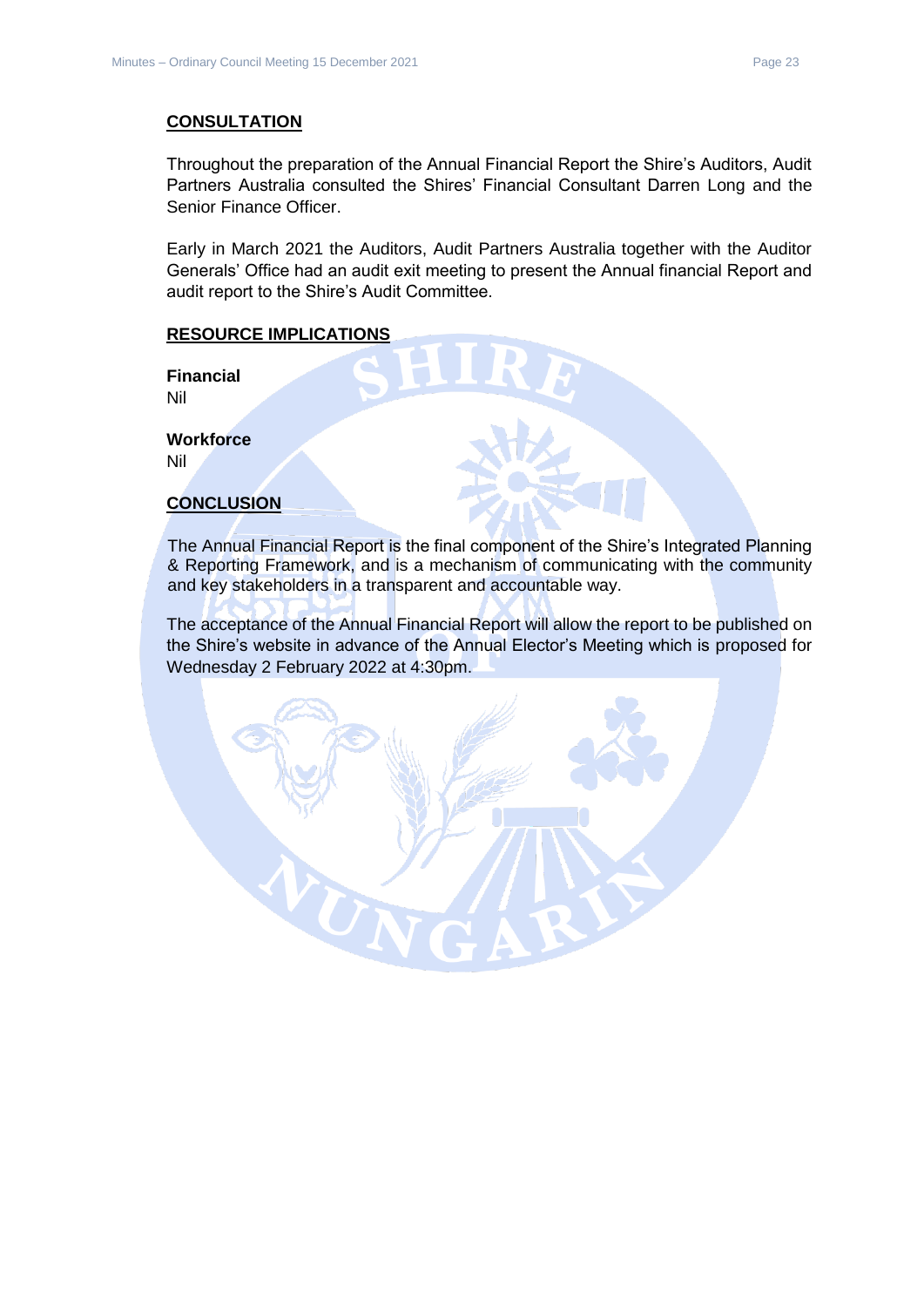<span id="page-23-0"></span>

| LISTING OF PAYMENTS FOR THE MONTH OF NOVEMBER 2021<br>8.4 |                                              |  |  |
|-----------------------------------------------------------|----------------------------------------------|--|--|
| File Ref:                                                 | 161001                                       |  |  |
| <b>Previous Item Ref:</b>                                 | Nil                                          |  |  |
| <b>Applicant:</b>                                         | Nil                                          |  |  |
| <b>Author and Title:</b>                                  | Vanessa Seward, Customer Service and Records |  |  |
|                                                           | Officer                                      |  |  |
| <b>Declaration of Interest:</b>                           | Nil                                          |  |  |
| <b>Voting Requirements</b>                                | Simple Majority                              |  |  |
| <b>Attachment Number:</b>                                 | Attachment 8.4A - Payment List               |  |  |

# **COUNCIL RESOLUTION 6787/12/21: That Council Resolves to: 1. Receives the following payments made throughout the month of November 2021: Municipal Cheque \$ 6,774.52 EFT** \$ 354,063.31 **Direct Debit \$ 35,752.64 \$ 396,590.47 Trust Cheque – Nil \$ 0.00 Grand Total \$ 396,590.47 Moved: Cr R Mizia Seconded: Cr RE O'Connell CARRIED 6/0 IN BRIEF**

The purpose of this report is to present the listing of payments made from the Shire's Municipal and Trust funds throughout the month of November 2021.

## **BACKGROUND**

The attached appendix lists the payments from Council Municipal and Trust funds for the month applicable as per requirements of the *Local Government Act 1995* and the *Local Government (Financial Management) Regulations 1996*.

As per Regulation 13 of the *Local Government (Financial Management) Regulations 1996* the following information is required to be presented to Council.

- The Payee's name.
- The amount of the payment.
- The date of the Payment; and
- Sufficient information to identify the transaction.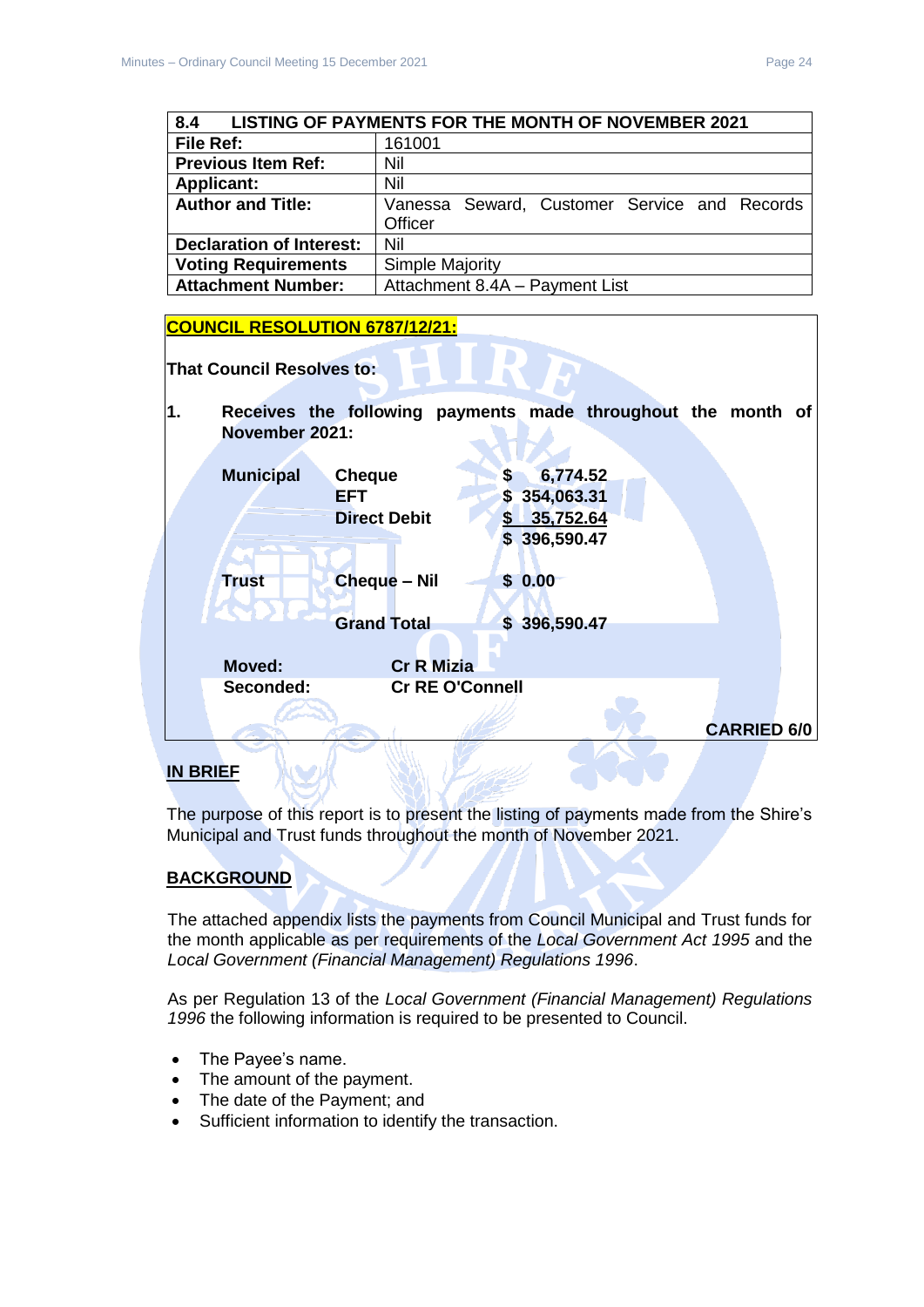#### **REPORT DETAIL**

As Council has delegated authority to the Chief Executive Officer to execute payments from the municipal fund and the trust fund a list of accounts paid are required to be submitted to Council showing the prescribe information.

#### **SHIRE OF NUNGARIN COMMUNITY STRATEGIC PLAN 2023**

| <b>Focus Area</b> | Civic Leadership                                                                          |
|-------------------|-------------------------------------------------------------------------------------------|
| <b>Aspiration</b> | A strong local democracy with an actively engaged community and<br>effective partnership. |
| Objective         | Annually review compliance methods.<br>16.7                                               |

#### **OTHER STRATEGIC LINKS**

Nil

#### **STATUTORY ENVIRONMENT**

As per Regulation 13 of the *Local Government (Financial Management) Regulations 1996* the following is required;

- *(1) If the local government has delegated to the CEO the exercise of its power to make payments from the municipal fund or the trust fund, a list of accounts paid by the CEO is to be prepared each month showing for each account paid since the last such list was prepared* 
	- *(a) the payee's name;*
	- *(b) the amount of the payment;*
	- *(c) the date of the payment; and*
	- *(d) sufficient information to identify the transaction.*
- *(2) A list of accounts for approval to be paid is to be prepared each month showing (a) for each account which requires council authorisation in that month* 
	- *(i) the payee's name;*
	- *(ii) the amount of the payment; and*
	- *(iii) sufficient information to identify the transaction.*
	- *(b) the date of the meeting of the council to which the list is to be presented.*
- *(3) A list prepared under sub regulation (1) or (2) is to be —*
	- *(a) presented to the council at the next ordinary meeting of the council after the list is prepared; and*
	- *(b) recorded in the minutes of that meeting.*

#### **SUSTAINABILITY AND RISK CONSIDERATIONS**

**Economic – (Impact on the Economy of the Shire and Region)** Nil

**Social – (Quality of life to community and / or affected land owners)** Nil

**Policy Implications** Nil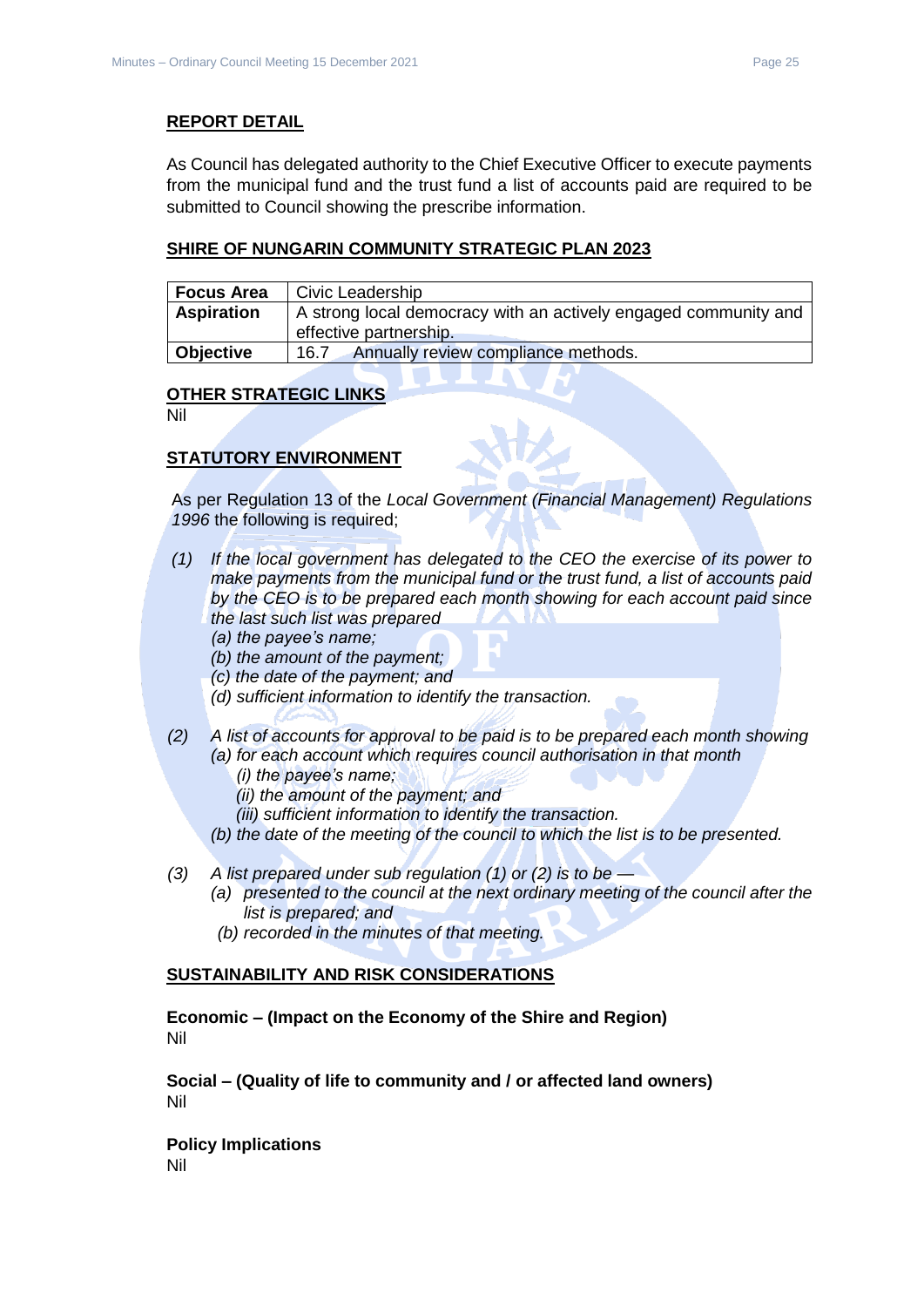#### **Risk Management Implications**

| <b>Risk Level</b> | <b>Comment</b>                                                        |
|-------------------|-----------------------------------------------------------------------|
| Moderate          | If the required information is not presented to Council in accordance |
|                   | with the Local Government (Financial Management) Regulation           |
|                   | 1996 it may result in a qualified audit report and an unclean         |
|                   | compliance return submitted to the Department of Local                |
|                   | Government, Sport & Cultural Industries.                              |

## **CONSULTATION**

Nil

## **RESOURCE IMPLICATIONS**

**Financial** Nil

**Workforce**

Nil

#### **CONCLUSION**

The listing of payments as per the attached **Appendix 8.4A** – Payment List, is a true reflection of the expenditure from the Municipal and Trust Fund accounts for the month of November 2021.

SN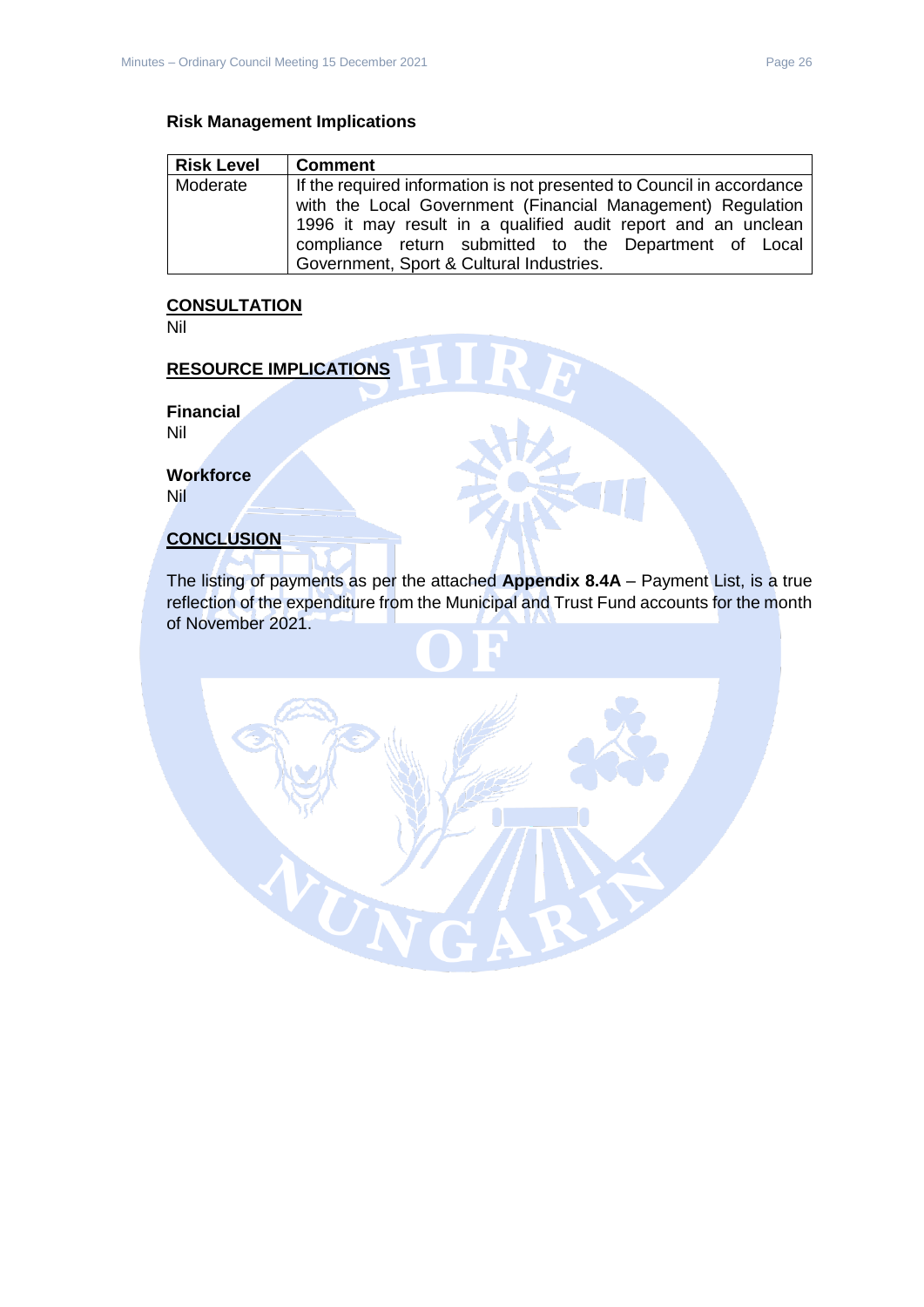#### <span id="page-26-0"></span>**8.5 MONTHLY STATEMENT OF FINANCIAL ACTIVITY FOR THE PERIOD ENDING 30 NOVEMBER 2021**

| File Ref:                       | 1/1 Annual Statements                 |
|---------------------------------|---------------------------------------|
| <b>Previous Item Ref:</b>       | Nil                                   |
| <b>Applicant:</b>               | Nil                                   |
| <b>Author and Title:</b>        | Leonard Long, Chief Executive Officer |
|                                 | Darren Long, Financial Consultant     |
| <b>Declaration of Interest:</b> | Nil                                   |
| <b>Voting Requirements</b>      | <b>Simple Majority</b>                |
| <b>Attachment Number:</b>       | Attachment 8.5A - Monthly Statement   |

#### **COUNCIL RESOLUTION 6788/12/21:**

| <b>That Council Resolves to:</b> |                                                                            |  |
|----------------------------------|----------------------------------------------------------------------------|--|
| November 2021.                   | Receives the monthly financial activity statement for the period ending 30 |  |
| <b>Moved:</b><br>Seconded:       | <b>Cr G Coumbe</b><br><b>Cr J Davis</b>                                    |  |

## **IN BRIEF**

The purpose of this report is to present the financial position of Council as at the reporting date as per requirements of the *Local Government Act 1995* and the *Local Government (Financial Management) Regulation 1996.*

## **BACKGROUND**

The *Local Government Act 1995* in conjunction with regulation 34(1) of the *Local Government (Financial Management) Regulations 1996* requires a monthly Statement of Financial Activity to be presented to Council detailing the prescribed information within 2 months after the end of the month to which the statement relates.

#### **REPORT DETAIL**

The Shire prepares the monthly financial statements in the statutory format along with other supplementary financial reports consisting of:

- (a) Statement of Comprehensive Income by Function/Program;
- (b) Statement of Comprehensive Income by Nature/Type;
- (c) Statement of Financial Activity;
- (d) Summary of Net Current Asset Position;
- (e) Statement of Explanation of Material Variances;
- (f) Statement of Financial Position;
- (g) Statement of Cash Flows;
- (h) Detailed Operating and Non-Operating Schedules;
- (i) Statement of Cash Back Reserves;
- (j) Loan Borrowings Statement; and
- (k) Trust Statement.

**CARRIED 6/0**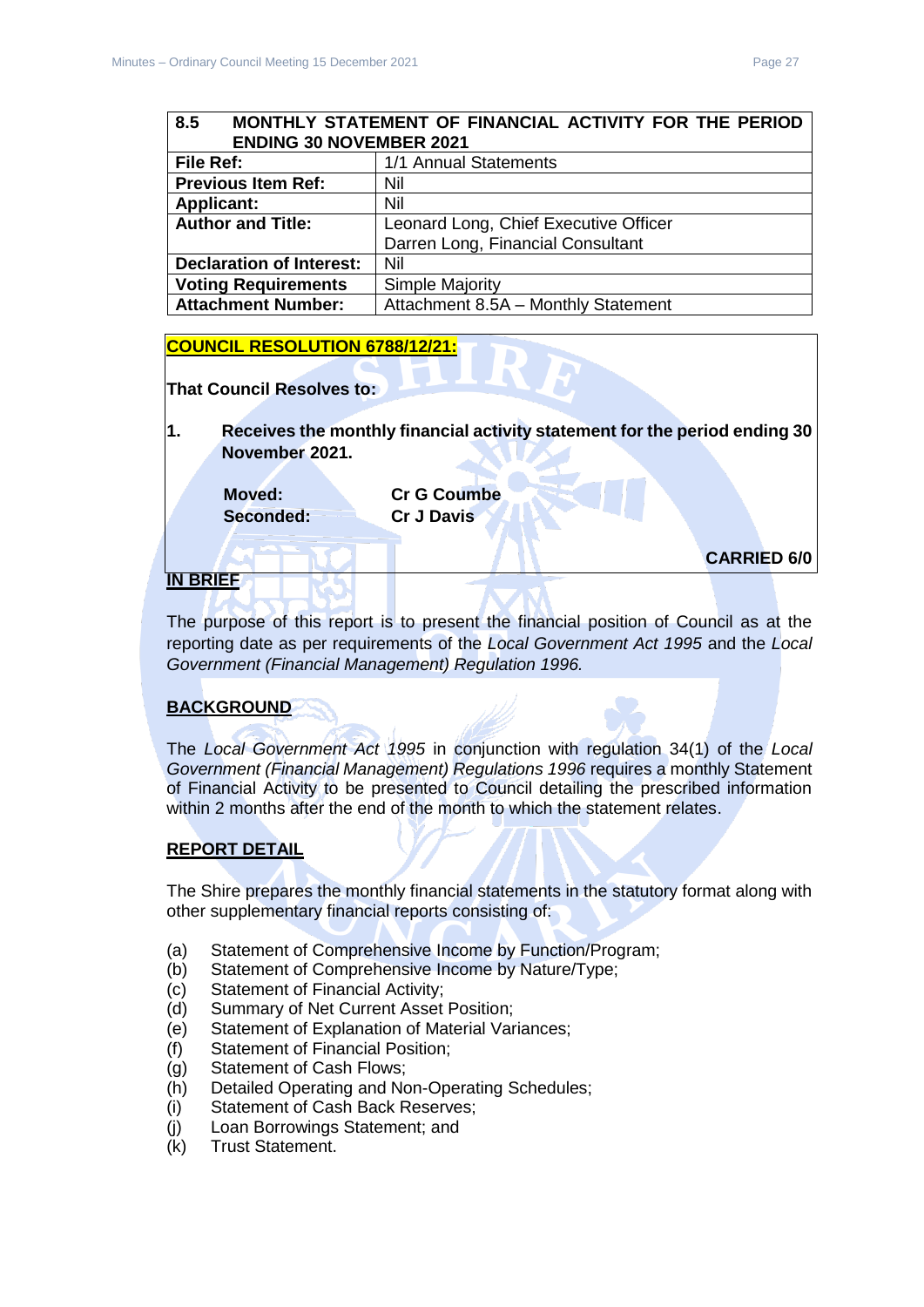Regulation 34 of the *Local Government (Financial Management) Regulations 1996*  require local governments to prepare annual budget estimates and month by month budget estimates so that comparatives can be made to Year to Date (YTD) Actual amounts of expenditure, revenue and income.

At its budget meeting, Council adopted a material variance threshold of \$5,000 or 10%. For interpretation purposes, this means any variance at Function/Program level that is greater than 10% and exceeds \$5,000 in value is reported on and commentary is provided to explain the YTD budget estimate to YTD actual variance. The material variance is shown on the Statement of Financial Activity, in accordance with the Local Government (Financial Management) Regulations 1996. The material variance commentary is now provided in a separate statement, called the Statement of Explanation of Material Variances.

The Statement of Financial Activity as at 30 November 2021 shows a closing surplus of \$1,556,618.

| <b>SHIRE OF NUNGARIN COMMUNITY STRATEGIC PLAN 2023</b> |  |  |
|--------------------------------------------------------|--|--|
|                                                        |  |  |

| <b>Focus Area</b> | <b>Civic Leadership</b>                                                                   |
|-------------------|-------------------------------------------------------------------------------------------|
| <b>Aspiration</b> | A strong local democracy with an actively engaged community and<br>effective partnership. |
| <b>Objective</b>  | Annually review compliance methods.<br>16.7                                               |

#### **OTHER STRATEGIC LINKS**

Shire of Nungarin 2021/22 Annual Budget

## **STATUTORY ENVIRONMENT**

Section 6.4 of the *Local Government Act 1995* and Regulation 34 of the *Local Government (Finance) Regulations 1996*.

*Local Government (Financial Management) Regulations 1996*: Regulation 34 states:

- (1) A local government is to prepare each month a statement of financial activity reporting on the sources and applications of funds, as set out in the annual budget under regulation 22(1)(d) for that month in the following detail:
	- (a) annual budget estimates, taking into account any expenditure incurred for an additional purpose under section 6.8(1)(b) or (c);
	- (b) budget estimates to the end of month to which the statement relates;
	- (c) actual amounts of expenditure, revenue and income to the end of the month to which the statement relates;
	- (d) material variances between the comparable amounts referred to in paragraphs (b) and (c);
	- (e) the net current assets at the end of the month to which the statement relates.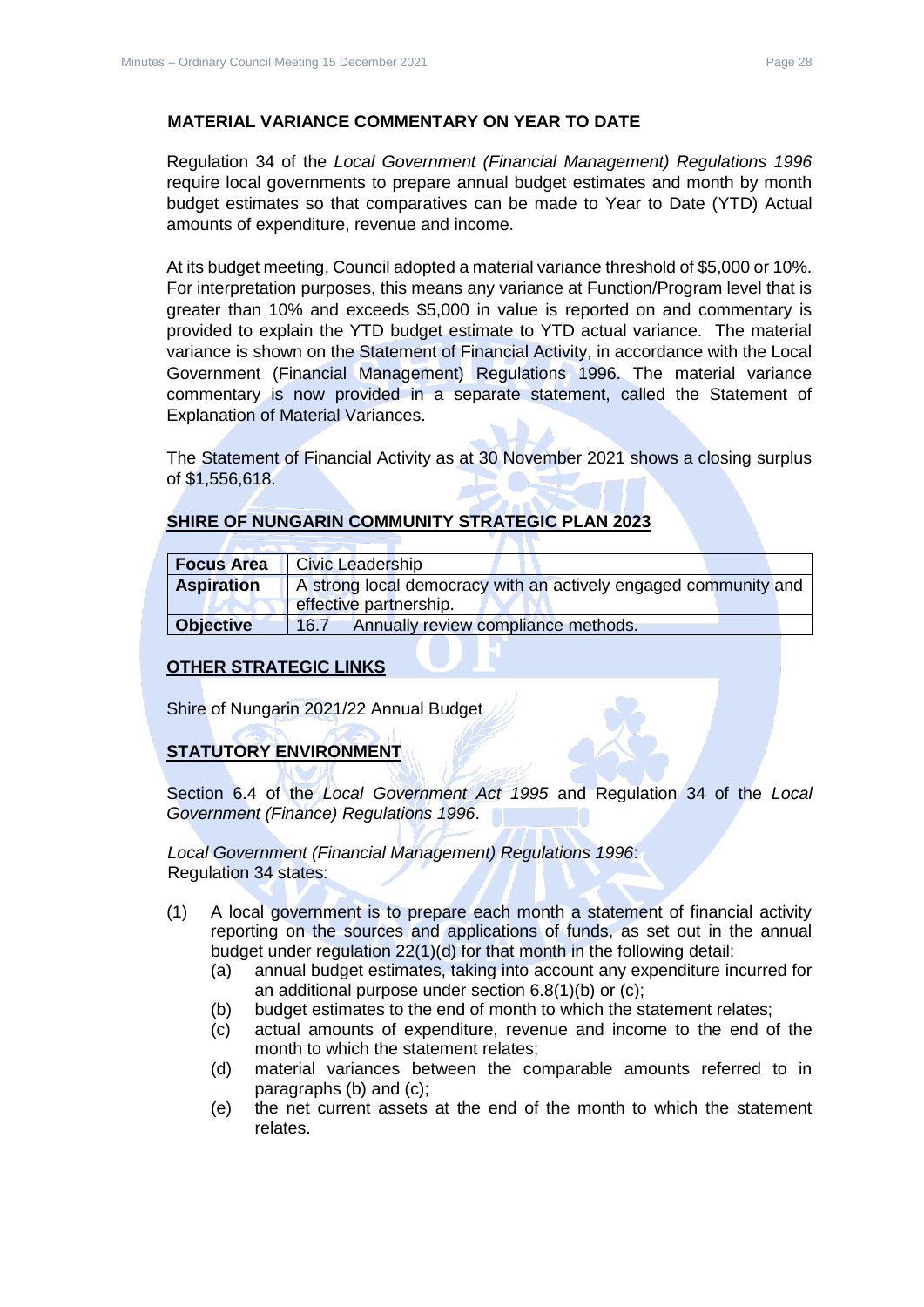Sub regulations 2, 3, 4, 5, and 6 prescribe further details of information to be included in the monthly statement of financial activity.

### **SUSTAINABILITY AND RISK CONSIDERATIONS**

**Economic – (Impact on the Economy of the Shire and Region)** Nil

**Social – (Quality of life to community and / or affected land owners)** Nil

**Policy Implications** Nil

#### **Risk Management Implications**

| <b>Risk Level</b> | <b>Comment</b>                                                       |
|-------------------|----------------------------------------------------------------------|
| <b>Medium</b>     | Inadequate financial performance monitoring could lead to            |
|                   | over/under budget expenditure which could affect council's financial |
|                   | position and/or financial ratios.                                    |

#### **CONSULTATION**

Shires Financial Consultant

## **RESOURCE IMPLICATIONS**

**Financial** Nil

**Workforce**

Nil

#### **CONCLUSION**

The financial activity statement provides current status of the Shires financial position and is required in accordance with the *Local Government Act* 6.4 and *Local Government (Financial Management) Regulations 1996, r.*34

#### <span id="page-28-0"></span>**9. DELEGATES REPORTS**

(Elected member who are delegates to other Forums may present a verbal or written report)

## <span id="page-28-1"></span>**9.1 Cr O'Connell** (**APPENDIX 9.1A**)

#### **9.2 Cr Lee**

Museum Meeting

#### **9.3 Cr Coumbe**

Great Eastern Counrty Zone

#### **9.4 Cr De Lacy**

- Kunonunopin Hospital meeting
- NEWROC meeting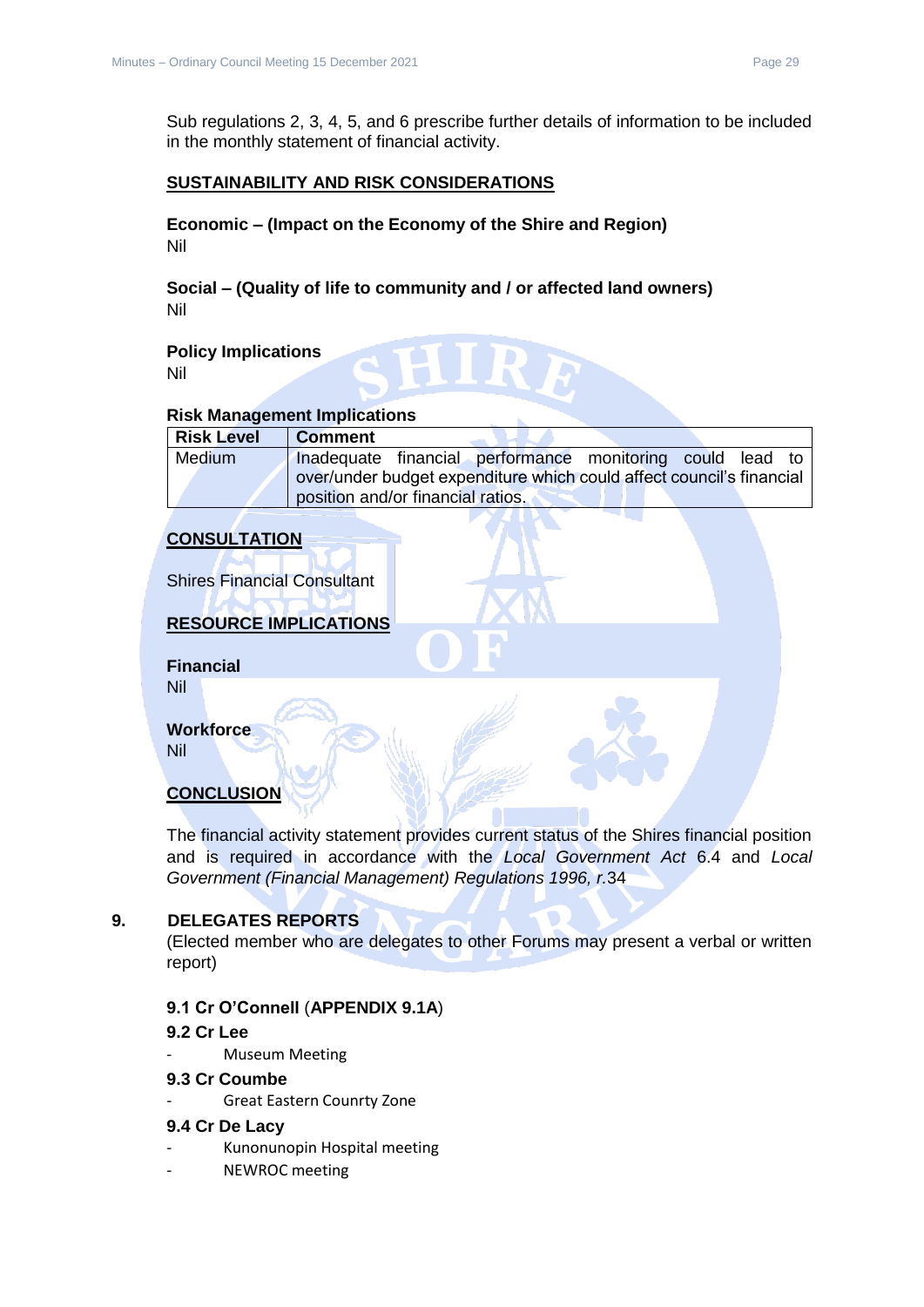#### <span id="page-29-0"></span>**10. NEW BUSINESS OF AN URGENT NATURE** Nil

#### <span id="page-29-1"></span>**11. CONFIDENTIAL ITEMS OF BUSINESS**

**COUNCIL RESOLUTION 6789/12/21:**

**That Council proceeds behind closed doors as per Section 5.23(2) of the Local Government Act for considering item 11.1 and 11.2, the time being 3:49pm** 

| Moved:    | <b>Cr RE O'Connell</b> |                    |
|-----------|------------------------|--------------------|
| Seconded: | <b>Cr J Davis</b>      |                    |
|           |                        | <b>CARRIED 6/0</b> |

**CARRIED 6/0**

<span id="page-29-2"></span>

| <b>CONFIDENTIAL ITEM: DEFAULT RATE PAYERS</b><br>11.1 |                                       |  |
|-------------------------------------------------------|---------------------------------------|--|
| File Ref:                                             | 41081                                 |  |
| <b>Previous Item Ref:</b>                             | OCM6746/08/21                         |  |
| <b>Applicant:</b>                                     | Nil                                   |  |
| <b>Author and Title:</b>                              | Leonard Long, Chief Executive Officer |  |
| <b>Declaration of Interest:</b>                       | Nil                                   |  |
| <b>Voting Requirements</b>                            | <b>Simple Majority</b>                |  |
| <b>Attachment Number:</b>                             | Nil                                   |  |
|                                                       |                                       |  |

**Note: Council Resolution for item 11.1 (COUNCIL RESOLUTION 6790/12/21) remain confidential in accordance with Regulation 14(2) of the Local Government (Administration) Regulations 1996.**

<span id="page-29-3"></span>

| <b>CONFIDENTIAL ITEM: AUSTRALIA DAY COUNCIL OF WA CITIZEN OF</b><br>11.2 |                                                        |  |
|--------------------------------------------------------------------------|--------------------------------------------------------|--|
| THE YEAR AWARD 2022                                                      |                                                        |  |
| <b>File Ref:</b>                                                         | 41001                                                  |  |
| <b>Previous Item Ref:</b>                                                | OCM6656/12/21                                          |  |
| <b>Applicant:</b>                                                        | <b>Nil</b>                                             |  |
| <b>Author and Title:</b>                                                 | Leonard Long, Chief Executive Officer                  |  |
| <b>Declaration of Interest:</b>                                          | Nil                                                    |  |
| <b>Voting Requirements</b>                                               | <b>Simple Majority</b>                                 |  |
| <b>Attachment Number:</b>                                                | 11.2A - Citizen of the year (adult nomination)         |  |
|                                                                          | 11.2B - Citizen of the year (adult nomination)         |  |
|                                                                          | 11.2C – Citizen of the year (Community Group or Event) |  |

**Note: Council Resolution for item 11.2 (COUNCIL RESOLUTION 6791/12/21) remain confidential in accordance with Regulation 14(2) of the Local Government (Administration) Regulations 1996.**

**COUNCIL RESOLUTION 6792/12/21:**

**That the meeting proceeds in public, the time being 4:12pm** 

**Moved: Cr RE O'Connell Seconded: Cr J Davis**

Cr Coumbe returned to Chambers 4:13pm

**CARRIED 5/0**